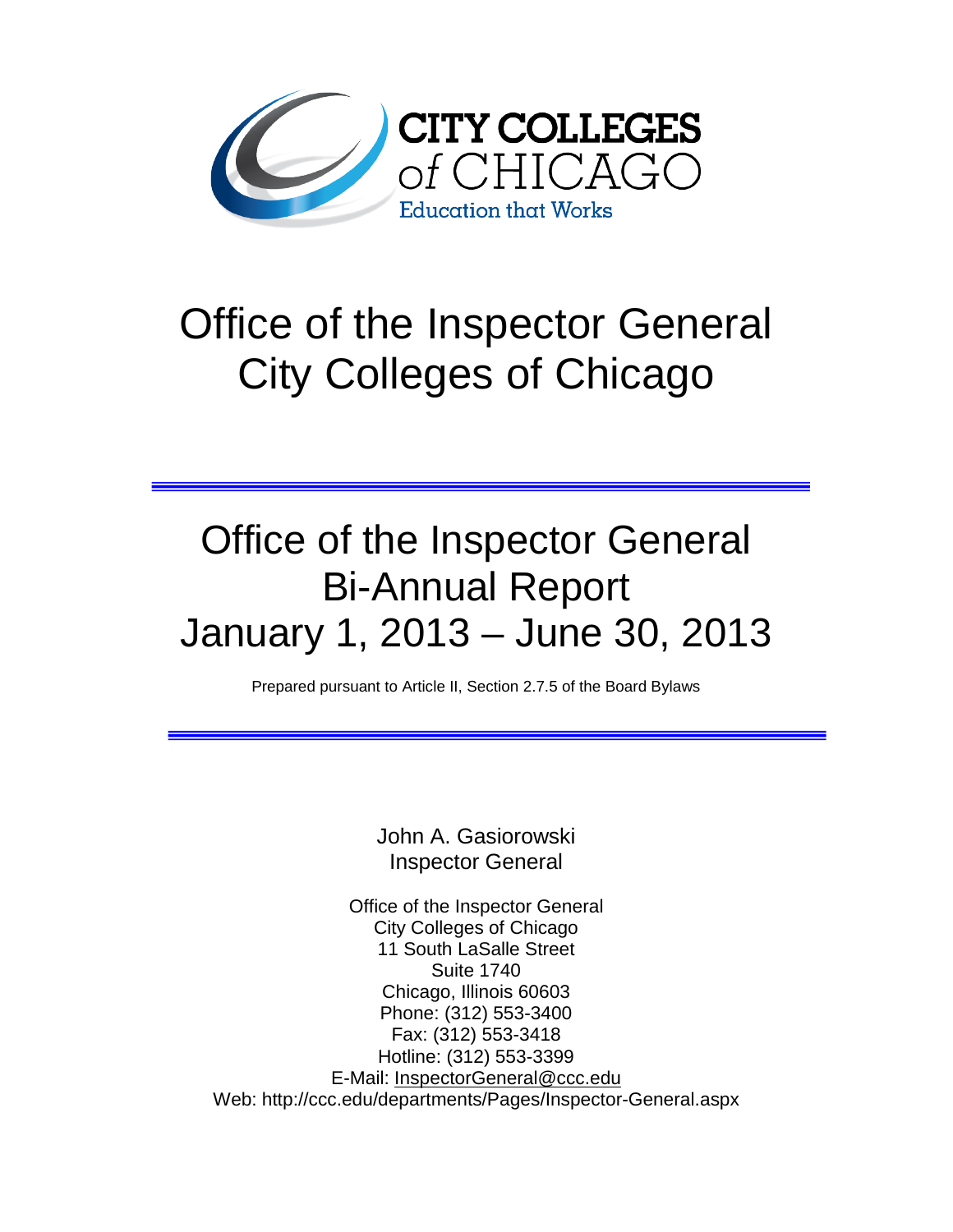

To: Cheryl L. Hyman, Chancellor Paula Wolff, Chair of the Board of Trustees Ellen Alberding, Vice-Chair of the Board of Trustees Larry R. Rogers, Sr., Secretary of the Board of Trustees Pastor Charles Jenkins, Trustee Marisela Lawson, Trustee Everett Rand, Trustee Susan Santiago, Trustee Timakia Hobbs, Student Trustee

From: John A. Gasiorowski, Inspector General

Date: August 12, 2013

RE: OIG *Bi-Annual Report* for the period of January 1, 2013 through June 30, 2013

This *Bi-Annual Report* is being provided to the Chancellor and the Board of Trustees of Community College District No. 508 pursuant to Section 2.7.5 of the Board Bylaws. Pursuant to Section 2.7.5, the *Bi-Annual Report* for the period of January 1<sup>st</sup> through June 30<sup>th</sup> is required no later than September 1<sup>st</sup> each year. This is the sixth *Bi-Annual Report* submitted pursuant to the amendments to Section 2.6 et seq. of the Board Rules for Management and Government adopted by the Board of Trustees on July 14, 2010 and subsequently made part of the Board Bylaws effective December 1, 2011 as Article II, Section 2.7 et seq.

Section 2.7 et seq. of the Board Bylaws authorizes the Office of the Inspector General ("OIG") for the City Colleges of Chicago to conduct investigations regarding waste, fraud and misconduct by any officer, employee, or member of the Board; any contractor, subcontractor, consultant or agent providing or seeking to provide goods or services to the City Colleges of Chicago; and any program administered or funded by the District or Colleges. This *Bi-Annual Report* covers the period of January 1, 2013 through June 30, 2013.

The OIG would like to thank the Chancellor, the Board of Trustees and the administration of the City Colleges of Chicago for their cooperation and support.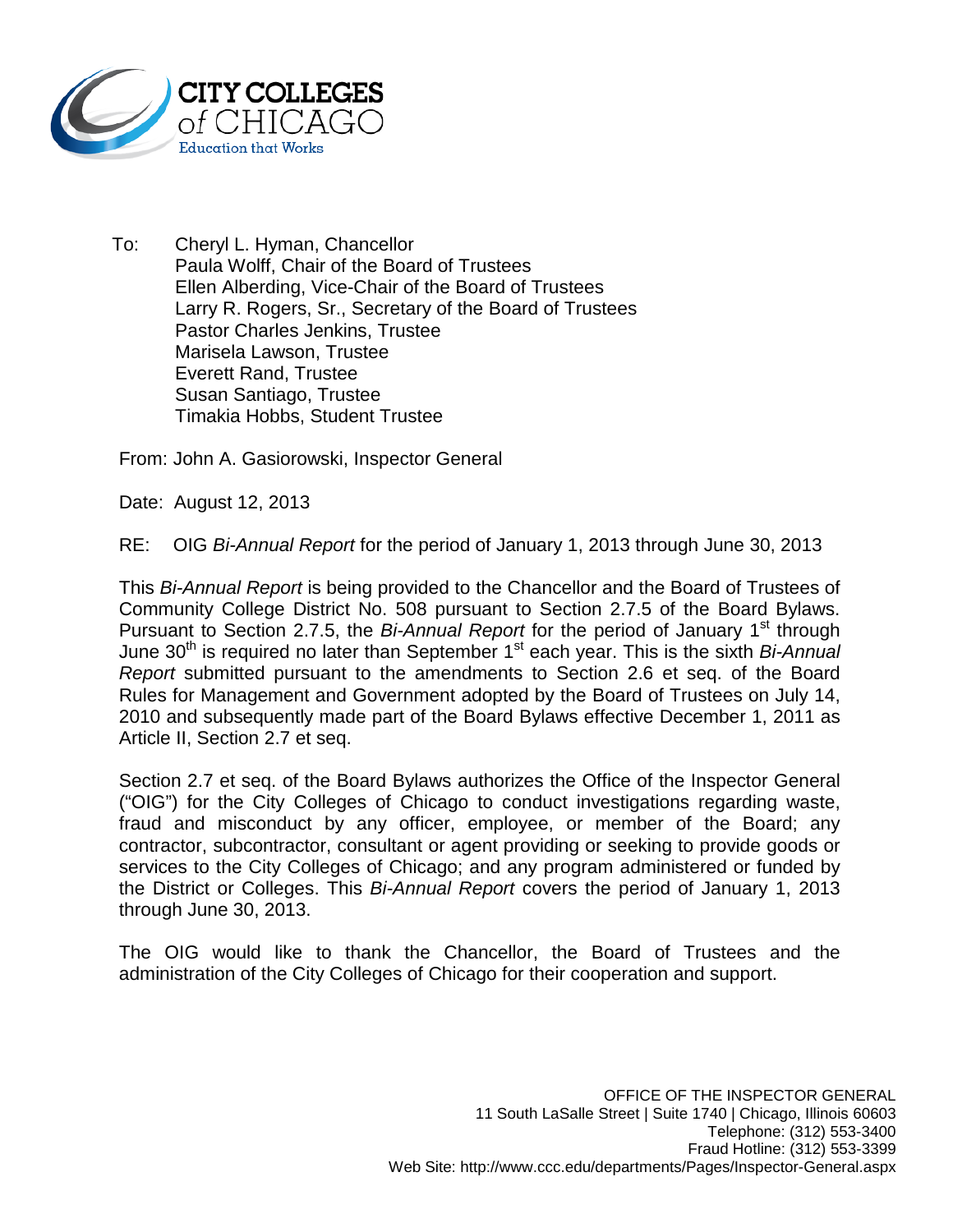### **Office of the Inspector General Bi-Annual Report**

#### **Mission of the Office of the Inspector General**

The Office of the Inspector General ("OIG") of the City Colleges of Chicago ("CCC") will help fuel CCC's drive towards increased student success by promoting economy, efficiency, effectiveness and integrity in the administration of the programs and operations of CCC by conducting fair, independent, accurate, and thorough investigations into allegations of waste, fraud and misconduct, as well as by reviewing CCC programs and operations and recommending policies and methods for the elimination of inefficiencies and waste and for the prevention of misconduct.

The OIG should be considered a success when students, faculty, staff, administrators and the public:

- $\triangleright$  perceive the OIG as a place where they can submit their complaints / concerns in a confidential and independent setting;
- $\triangleright$  trust that a fair, independent, accurate, and thorough investigation will be conducted and that the findings and recommendations made by the OIG are objective and consistent; and
- $\triangleright$  expect that the OIG's findings will be carefully considered by CCC administration and that the OIG's recommendations will be implemented when objectively appropriate.

#### **Updates to Investigations Documented in the Previous Bi-Annual Report**

In the *Bi-Annual Report* submitted for the July 1, 2012 to December 31, 2012 reporting period, the OIG submitted 14 reports documenting investigations which resulted in sustained findings of waste, fraud and misconduct. At the time the *Bi-Annual Report* was submitted, disciplinary action was pending regarding several of the investigations. The following table updates the status of the disciplinary action recommended by the OIG against CCC employees and vendors as well as the action taken by CCC.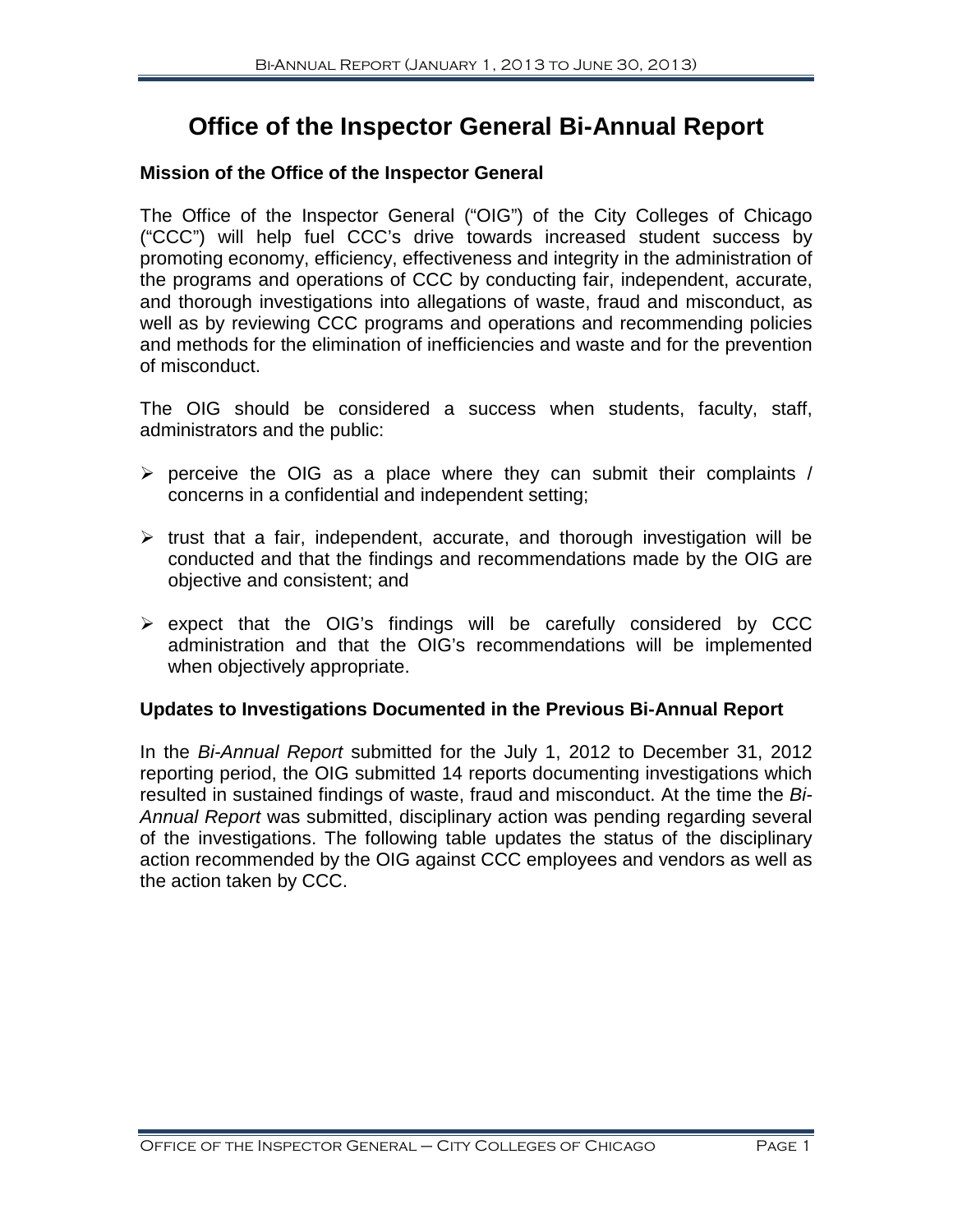| <b>Case Number</b> | <b>Subject</b>                    | Recommended<br><b>Disciplinary Action</b> | <b>Disciplinary Action</b><br><b>Taken</b> |  |
|--------------------|-----------------------------------|-------------------------------------------|--------------------------------------------|--|
| 12-0175            | <b>Head Coach</b>                 | Do Not Re-Hire                            | Do Not Re-Hire                             |  |
| 12-0187            | Program Director                  | Appropriate Discipline                    | Termination / Do Not Re-Hire               |  |
| 12-0116            | <b>Full-Time Faculty Member</b>   | Appropriate Discipline                    | <b>Written Reprimand</b>                   |  |
| 13-0027            | <b>College Clerical Assistant</b> | Termination / Do Not Re-Hire              | Termination / Do Not Re-Hire               |  |
| 13-0052            | Same individual as above          | Do Not Re-Hire                            | Do Not Re-Hire                             |  |
| 12-0095            | College Career Coach              | Do Not Re-Hire                            | Do Not Re-Hire                             |  |
| 12-0095            | <b>College Clerical Assistant</b> | Do Not Re-Hire                            | Do Not Re-Hire                             |  |
| 12-0095            | Instructor                        | Do Not Re-Hire                            | Do Not Re-Hire                             |  |
| 12-0095            | Teacher                           | Do Not Re-Hire                            | Do Not Re-Hire                             |  |
| 13-0021            | <b>Full-Time Faculty</b>          | Appropriate Discipline                    | 1 Day Suspension                           |  |
| 11-0140            | <b>Full-Time Faculty</b>          | Termination / Do Not Re-Hire              | Retirement / Do Not Re-Hire                |  |
| 11-0074            | <b>Full-Time Faculty</b>          | Termination / Do Not Re-Hire              | Resignation / Do Not Re-Hire               |  |
| 13-0058            | <b>Staff Assistant</b>            | Appropriate Discipline                    | <b>Position Eliminated</b>                 |  |
| 13-0009            | Librarian                         | Appropriate Discipline                    | Retirement                                 |  |
| 13-0009            | <b>College Library Assistant</b>  | Appropriate Discipline                    | Termination                                |  |
| 12-0176            | <b>Hourly Support Staff</b>       | Termination / Do Not Re-Hire              | Resignation / Do Not Re-Hire               |  |
| 12-0176            | Associate Dean                    | Appropriate Discipline                    | None                                       |  |
| 12-0169            | Vendor                            | Debarment                                 | Pending                                    |  |
| 12-0169            | <b>Chief Engineer</b>             | Appropriate Discipline                    | Written Reprimand                          |  |
| 12-0169            | <b>Business Manager</b>           | Appropriate Discipline                    | Written Reprimand                          |  |
| 12-0154            | Vendor                            | Debarment                                 | Pending                                    |  |

#### **Complaints Received**

For the period of January 1, 2013 through June 30, 2013, the OIG received 133 complaints. This represents the highest number of complaints received by the OIG during a six month reporting period and a 34% increase over the number of complaints received during the previous six month reporting period (July 1, 2012 through December 31, 2012). These 133 complaints include complaints forwarded to the OIG from outside sources as well as investigations (or audits / reviews) initiated based on the OIG's own initiative.<sup>[1](#page-3-0)</sup> The table to follow documents the number of complaints received by the OIG during the current and previous reporting periods.

<span id="page-3-0"></span><sup>&</sup>lt;sup>1</sup> Under Article II, Section 2.7.2 of the Board Bylaws, the powers and duties of the OIG include: c) To investigate and audit the conduct and performance of the District's officers, employees, members of the Board, agents, and contractors, and the District's functions and programs, either in response to a complaint or on the Inspector General's own initiative, in order to detect and prevent waste, fraud, and abuse within the programs and operations of the District….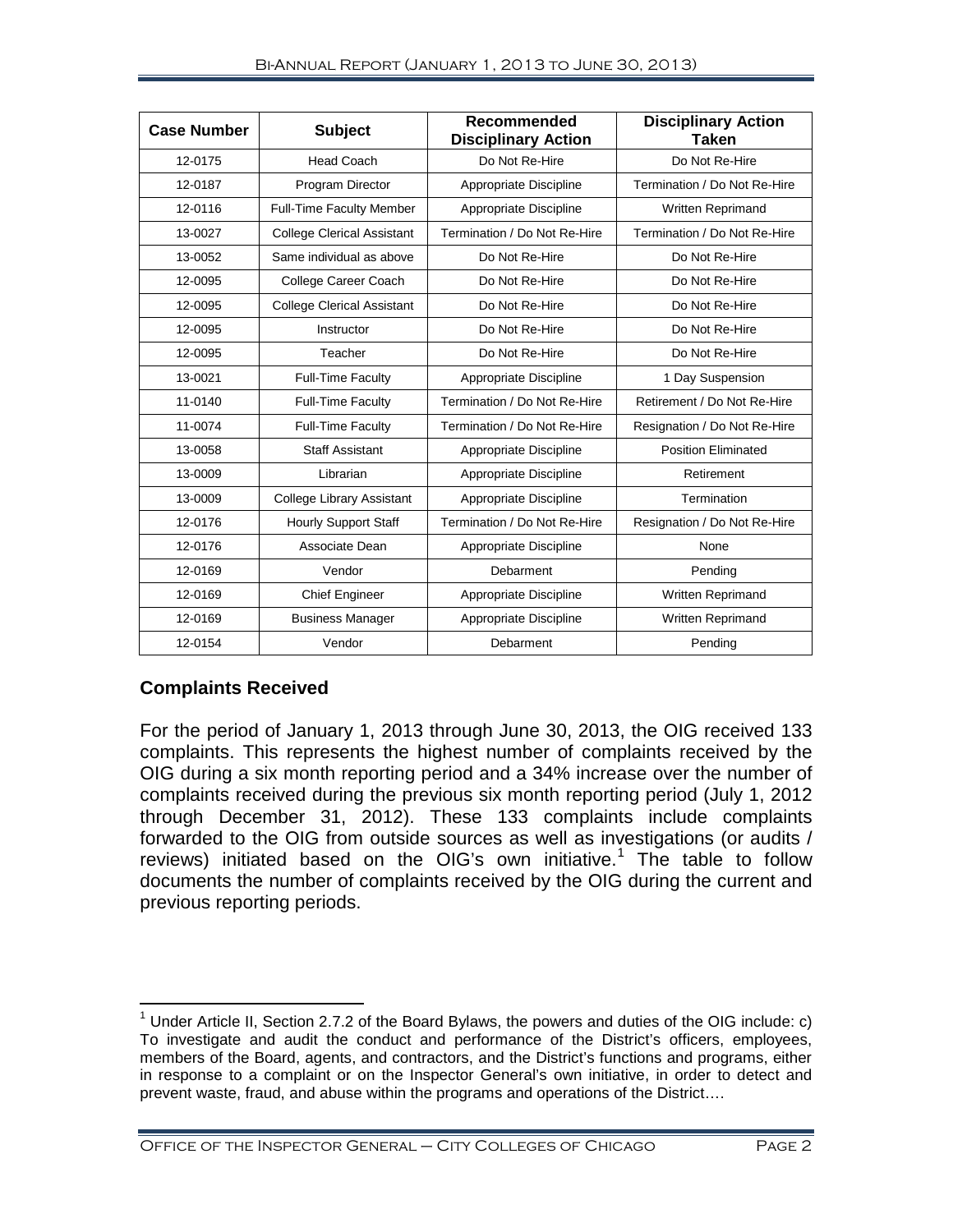

The 133 complaints received represent a variety of subject matters. The table below documents the subject matters of the complaints received.

| <b>Subject Matter (allegation)</b>                   | <b>Number</b> |
|------------------------------------------------------|---------------|
| <b>Ethics Violation</b>                              | 3             |
| Conduct Unbecoming a Public Employee                 | 3             |
| Incompetence in the Performance of One's Position    | 3             |
| Discrimination                                       | 5             |
| Reviews Initiated by the OIG                         | 6             |
| <b>Preferential Treatment</b>                        | 7             |
| <b>Falsification of Attendance Records</b>           | 9             |
| Fraud                                                | 10            |
| <b>Discourteous Treatment</b>                        | 10            |
| Residency                                            | 11            |
| Misappropriation of Funds / Theft                    | 13            |
| Sexual or Other Harassment                           | 13            |
| <b>Violation of Other Miscellaneous CCC Policies</b> | 16            |
| Inattention to Duty                                  | 24            |
| Total                                                | 133           |

#### **Status of Complaints**

As reported in the previous *Bi-Annual Report*, as of December 31, 2012, the OIG had 80 complaints that were pending, meaning that the OIG was in the process of conducting investigations regarding these complaints. During the period of January 1, 2013 through June 30, 2013, the OIG closed 115 complaints. These complaints were closed for a variety of reasons, including the following: the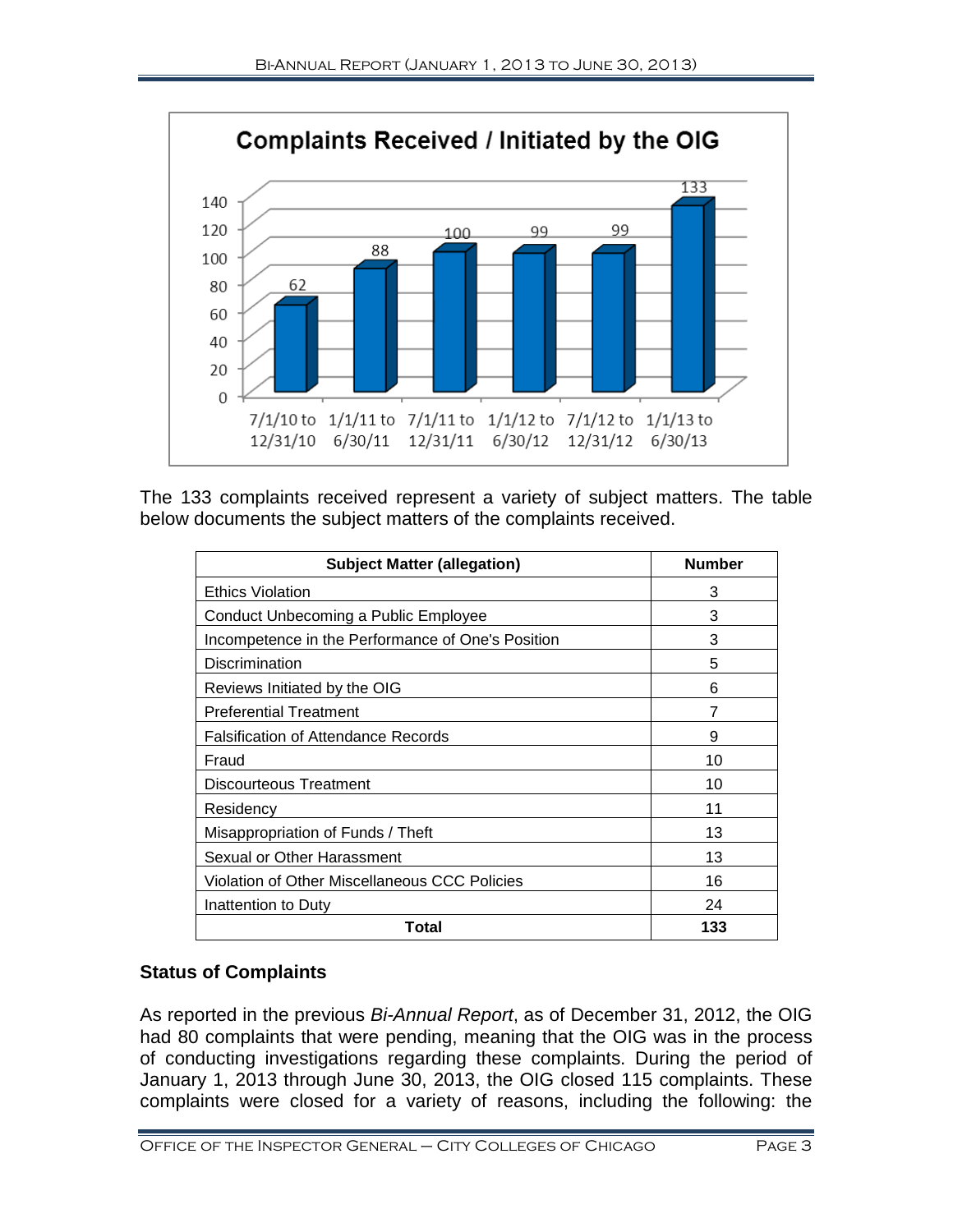complaint was sustained following an investigation and a report was submitted; the complaint was not sustained but the OIG issued a report with recommendations; the complaint was not sustained following an investigation or no policy violation was found; the complaint was referred to the appropriate CCC department; the subject of the complaint retired or resigned from CCC employment prior to or during the course of the investigation; and the complaint was a duplicate of a complaint previously received. The following chart categorizes the reasons that the OIG closed the 115 complaints during this reporting period.



Regarding the complaints closed during the period of January 1, 2013 to June 30, 2013, the table below documents the number of calendar days between the date that the complaint was received and the date that the complaint was  $closed<sup>2</sup>$  $closed<sup>2</sup>$  $closed<sup>2</sup>$ 

<span id="page-5-0"></span> $2$  A complaint is considered closed only after the investigative activity of the investigator to whom the complaint was assigned has been reviewed and approved by a Supervising Investigator and the Inspector General. In situations where a complaint is sustained, the complaint is not considered closed until the Investigative Summary documenting the investigation is prepared and submitted pursuant to Section 2.7.3 of the Board Bylaws.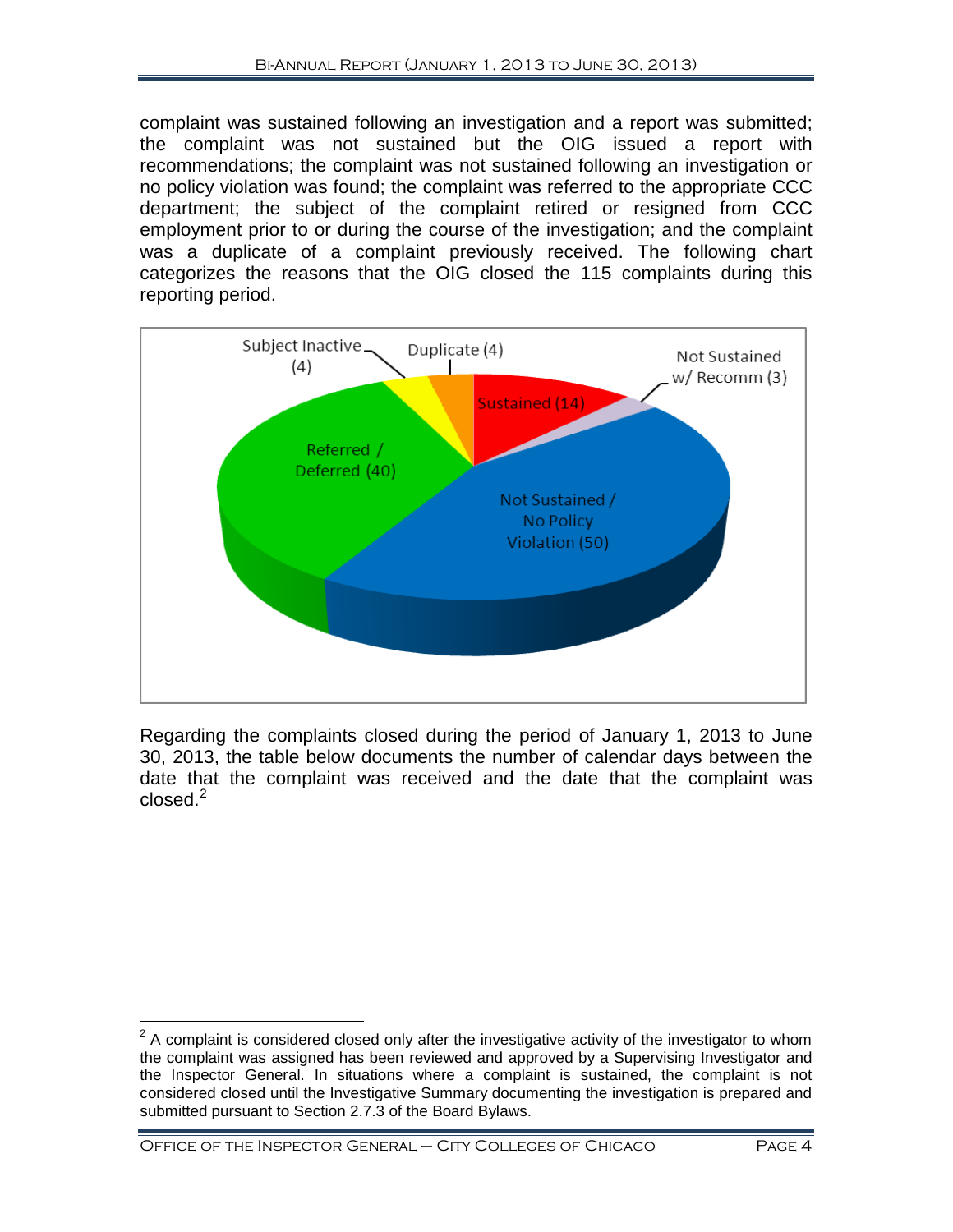| All Complaints Closed Between January 1, 2013 and June 30, 2013 |               |                                                 |  |  |  |
|-----------------------------------------------------------------|---------------|-------------------------------------------------|--|--|--|
| <b>Reason Closed</b>                                            | <b>Number</b> | <b>Average Calendar</b><br><b>Days to Close</b> |  |  |  |
| Sustained                                                       | 14            | 198                                             |  |  |  |
| Not Sustained w/ Recommendation(s)                              | 3             | 200                                             |  |  |  |
| Not Sustained / No Policy Violation                             | 50            | 162                                             |  |  |  |
| Referred / Deferred                                             | 40            |                                                 |  |  |  |
| Subject Inactive                                                | 4             | 150                                             |  |  |  |
| <b>Duplicate Complaint</b>                                      | 4             | <1                                              |  |  |  |
| Total                                                           | 115           |                                                 |  |  |  |

For purposes of comparison, the table below documents the number of calendar days between the date that the complaint was received and the date that the complaint was closed for complaints closed during the previous reporting period (July 1, 2012 through December 31, 2012):

| All Complaints Closed Between July 1, 2012 and December 31, 2012 |               |                                          |  |  |  |
|------------------------------------------------------------------|---------------|------------------------------------------|--|--|--|
| <b>Reason Closed</b>                                             | <b>Number</b> | <b>Average Calendar</b><br>Days to Close |  |  |  |
| Sustained                                                        | 14            | 196                                      |  |  |  |
| Not Sustained w/ Recommendation(s)                               | 2             | 70                                       |  |  |  |
| Not Sustained / No Policy Violation                              | 49            | 258                                      |  |  |  |
| Referred / Deferred                                              | 33            | <1                                       |  |  |  |
| Subject Inactive                                                 | 12            | 265                                      |  |  |  |
| <b>Duplicate Complaint</b>                                       | 0             |                                          |  |  |  |
| Total                                                            | 110           |                                          |  |  |  |

As of June 30, 2013, the OIG had 98 pending complaints. Fifty-three of these 98 pending complaints were received between January 1, 2013 and June 30, 2013.

#### **OIG Reports Submitted – January 1, 2013 through June 30, 2013**

During the reporting period of January 1, 2013 through June 30, 2013, the OIG submitted 20 reports.<sup>[3](#page-6-0)</sup> These 20 reports included the annual residency compliance audit, 16 reports documenting sustained findings of waste, fraud and/or misconduct, and three reports documenting not sustained findings but in which the OIG made recommendations.

<span id="page-6-0"></span> $3$  Pursuant to Section 2.7.3 of the Board Bylaws, the Inspector General submits reports to the Chancellor, the Board Chairman, and the General Counsel at the conclusion of an investigation with recommendations for disciplinary or other action.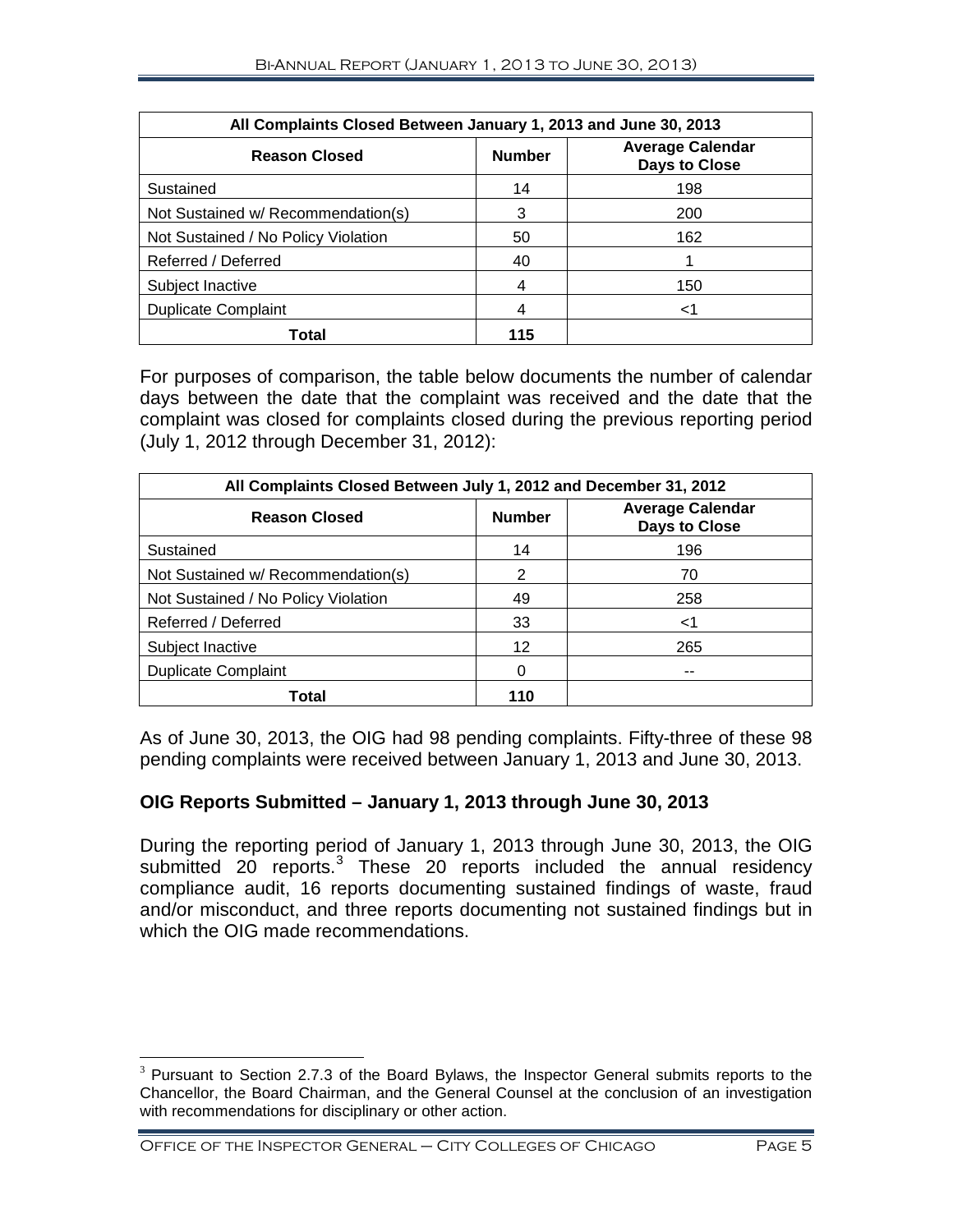#### **Annual Certification of Residency Audit**

Under the heading *Annual Certification of Residency*, Section 4.6(a) of the Board Policies and Procedures for Management & Government, which sets forth the CCC Residency Policy, provides that on February 1<sup>st</sup> of each year, every full-time employee of CCC will be required to certify their compliance with this residency policy. The employee's certification shall include an oath or affirmation that the employee is not required to be an actual resident because he/she falls within one of the exceptions to the requirement or that the employee is an actual resident of the City of Chicago. Additionally, Section 4.6(a) provides that "the Inspector General shall conduct an annual audit of the District's compliance with this Rule and shall submit a report of audit findings to the Board no later than the first regularly scheduled public meeting of the Board following July 1<sup>st</sup> of each year."

On February 8, 2013, all full-time employees of CCC were sent an e-mail regarding the need to certify their Chicago residency by completing the on-line *Annual Certification of Residency* form. The e-mail was sent to 2,154 full-time employees.

On March 26, 2013, the Department of Human Resources provided the OIG with the results of the responses received. As of March 26, 2013, 2,118 of the 2,154 (98.3%) full-time employees responded to the Annual Certification Process. Of the 36 employees who did not respond, the Department of Human Resources reported that 21 were on a leave of absence, 14 had been terminated, retired or changed to part-time status during the certification period, and one employee was involved in the disciplinary process. Therefore, 100% of the employees who were active and working during the 2013 certification of residency process responded. The table below documents the responses received District-Wide, as recorded by the Department of Human Resources.

| <b>Response</b>                                                                       | <b>Number</b> | %       |
|---------------------------------------------------------------------------------------|---------------|---------|
| No response due to involvement in the disciplinary process                            |               | .046%   |
| No response due to employee being on leave                                            | 21            | .97%    |
| No response due to termination of employee or change to part-time status              |               | .65%    |
| 1. Required to be a resident, with correct address                                    | 2,003         | 92.99%  |
| 2. Not required to be a resident, with correct address                                |               | 1.2%    |
| 3. Required to be a resident, with incorrect address                                  | 41            | 1.9%    |
| 4. Not required to be a resident, with incorrect address.                             |               | .046%   |
| 5. Required to be a resident, but does not currently live within the City of Chicago. |               | 2.2%    |
| <b>Totals</b>                                                                         | 2,154         | 100.00% |

The OIG audit further revealed the following:

- Regarding the 36 employees who did not respond.
	- o The OIG determined that 21 of the employees were in fact on sabbaticals or other leaves of absence.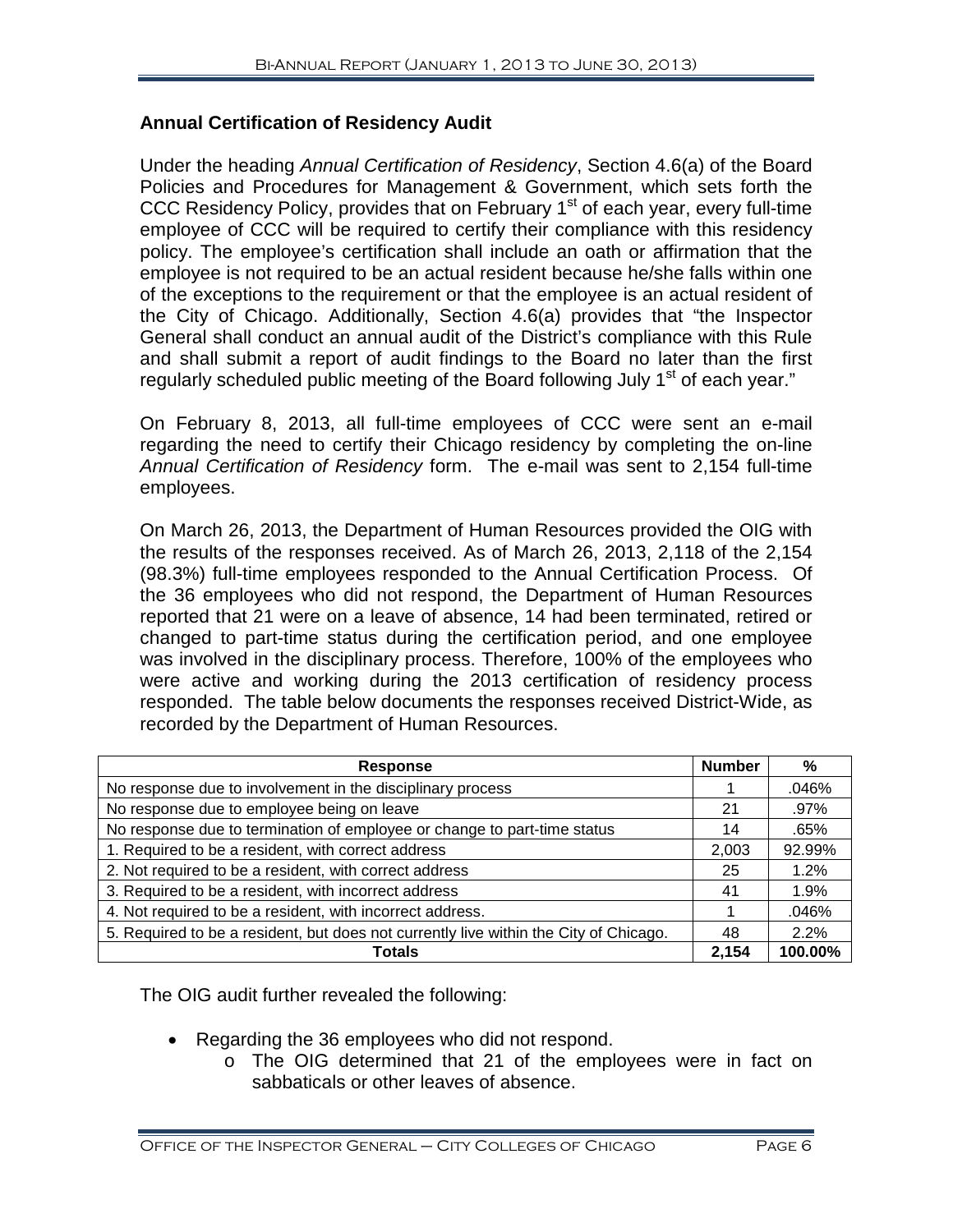- o The OIG determined that 12 of the employees had been terminated, retired, or changed to part-time status.
- o The OIG determined that two employees were suspended awaiting disciplinary action. The terminations of these employees were subsequently approved by the Board.
- Regarding the 48 employees who responded that they were required to be residents but did not currently reside within the City of Chicago.
	- o The OIG determined that 32 of the employees were employed for less than six months or previously received approved extensions.
	- o The OIG determined that 15 employees responded that they did not currently reside within the City of Chicago, despite the fact that CCC records indicated a City of Chicago residential address for the employee.
		- **The OIG reviewed CCC personnel records and public** records. This review revealed that thirteen of these 15 employees reside within the City of Chicago and more than likely checked the wrong box on the Annual Certification of Residency on-line form.
		- The OIG initiated investigations regarding two of these 15 employees.
	- o The OIG confirmed that one employee clearly checked the wrong box on the Annual Certification of Residency on-line form as demonstrated by the fact that the employee was exempt from the CCC Residency Requirement due to a side letter agreement.
- Regarding the 26 employees who responded that they were not required to be a resident of the City of Chicago.
	- o 25 of these employees fall within an exception to the residency requirement.
		- Seventeen of these 25 employees were hired before July 1, 1977.
		- One of these employees was an engineer hired before January 1, 1980 and thus falls within an exception to the residency requirement.
		- Six of these 25 employees were exempt from the CCC Residency Requirement due to side letter agreements.
		- One of these employees was married to an employee who was exempt from the residency policy and thus falls within an exemption to the residency policy. The OIG reviewed CCC personnel records and confirmed that the employee was married to another CCC employee who was hired before July 1, 1977.
	- o The OIG determined that one of these 26 employees was in fact required to be a City of Chicago resident. The OIG reviewed CCC personnel records and public records. This review revealed that this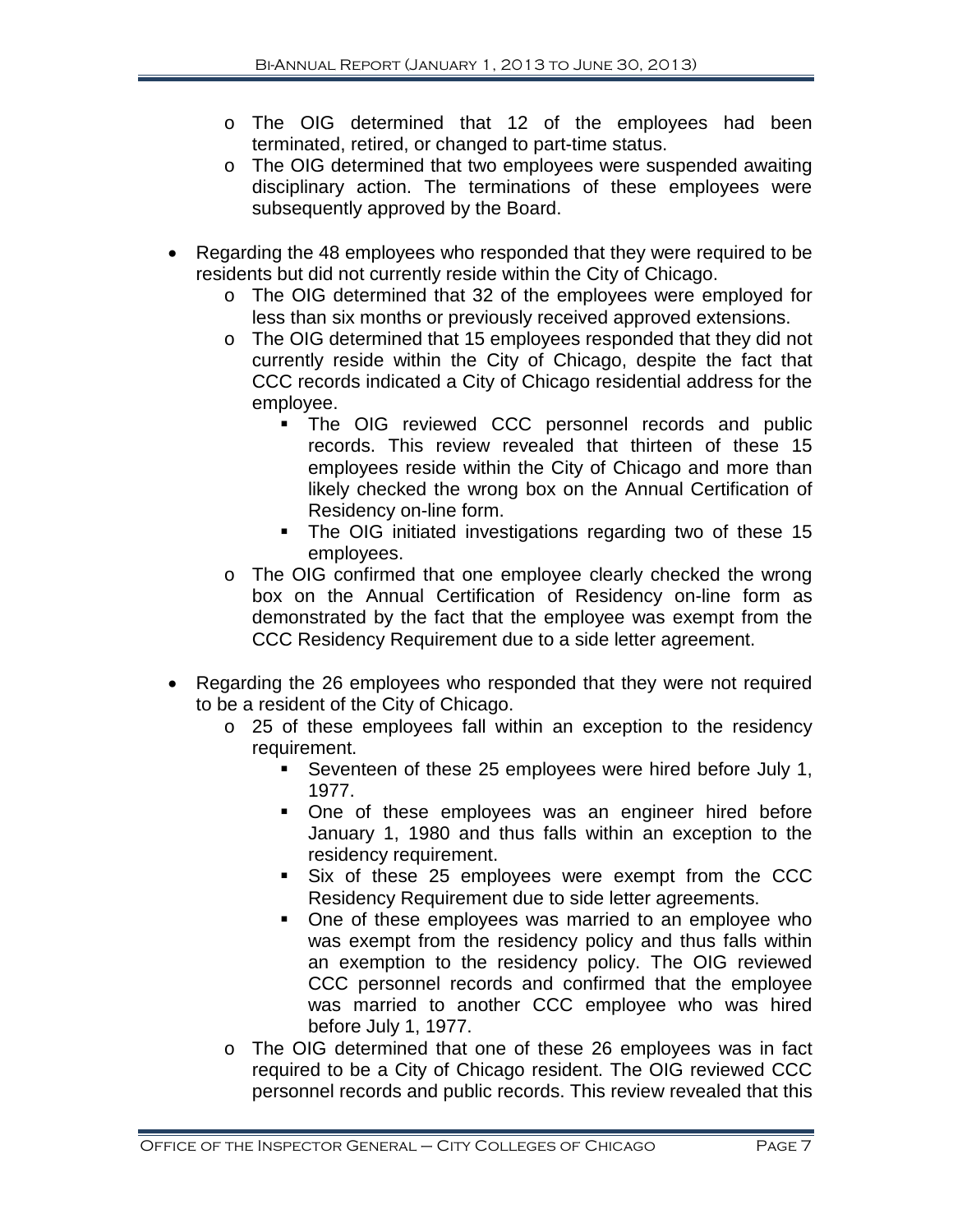employee resides within the City of Chicago and more than likely checked the wrong box on the Annual Certification of Residency form.

- o The OIG also confirmed that 11 other employees, who indicated that they were required to reside in the City of Chicago, were in fact exempt from the CCC Residency Requirement.
	- Nine of these employees were hired before July 1, 1977.
	- **Two of these employees were exempt from the CCC** Residency Requirement due to side letter agreements.

#### **Reports of Sustained Findings of Waste, Fraud and/or Misconduct**

Pursuant to the provisions of Section 2.7.5 of the Board Bylaws, the following are summaries of the OIG investigations for which reports were submitted documenting sustained findings of waste, fraud or misconduct during the period of January 1, 2013 through June 30, 2013. These reports recommend disciplinary or other action regarding 18 employees and 14 students.

#### OIG Case Number 13-0091 (computer lab assistant)

The OIG received a complaint alleging that the integrity of a comprehensive exam for a program at a City College was compromised. The OIG investigation revealed that on various occasions, a part-time computer lab assistant assigned to a satellite campus of a City College, accessed the computers and "thumb drives" of various instructors assigned to the campus. The computer lab assistant copied course materials totaling hundreds of documents, including the comprehensive final exam and other exams, from the instructors' computers and "thumb drives" and distributed these documents to various students. During an interview with the OIG, the computer lab assistant estimated that he provided such documents to as many as 250 students since 2010. The computer lab assistant's conduct violated various CCC policies, including Sections IV(15), (21), (26), (32), (45), and (50) of the CCC District-Wide Employee Manual, as well as Sections 6.3 and 6.5 of the CCC Responsible Computer Use Policy.

The OIG recommended that the computer lab assistant be terminated. The OIG further recommended that the computer lab assistant be designated ineligible to be re-hired and that his personnel records reflect this designation.

Following the disciplinary process, the Board of Trustees approved the termination of the computer lab assistant, and the computer lab assistant was designated ineligible to be re-hired.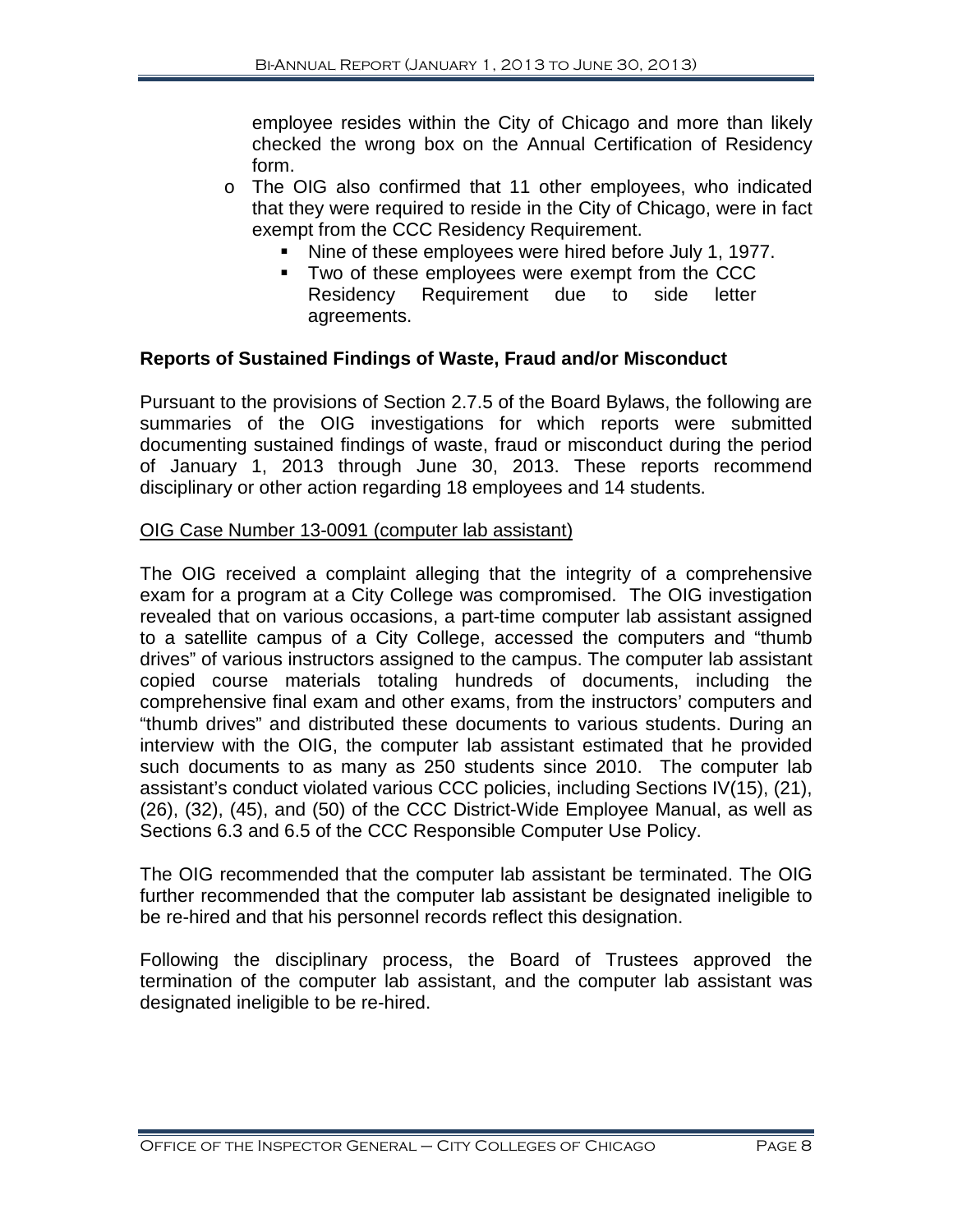#### OIG Case Number 13-0091(students)

As a result of the investigation of the computer lab assistant discussed above, the OIG initiated an investigation to identify the students who may have illegitimately received exams and/or other documents from the computer lab assistant. The OIG investigation identified at least twelve students who engaged in activities demonstrating academic dishonesty in violation of the CCC Student Policy Manual in that they received illegitimate access to course exams and other documents from the computer lab assistant or from other students who illegitimately received the documents. Likewise, the actions of these students violated the *Standards of Conduct* as provided in the CCC Student Policy Manual.

The OIG recommended that CCC takes appropriate disciplinary action, in accordance with the CCC Student Policy Manual, against the twelve students. The OIG further recommended that CCC not only takes action against the active students identified, but CCC also takes action against those students who completed the program and were awarded Advanced Certificates based on the fact that the OIG's findings cast great doubt as to whether the awarded certificates were indeed "earned."

Following the student disciplinary process, disciplinary action is pending.

#### Case Number 13-0077

The OIG received a complaint that a lecturer assigned to two different City Colleges during the 2012 Fall term received full pay for days she did not in fact perform her teaching assignment but performed duties for her outside employment with another governmental entity. The OIG investigation revealed that on various occasions during the 2012 Fall term, the lecturer failed to call in advance when tardy or not showing up for work; falsely represented to a superior the quantity of work performed; falsified her attendance records; misappropriated CCC funds, in that she received pay for at least fifteen classes that she did not attend; was inattentive to her duties as a lecturer; and failed to comply with the CCC outside employment policy, in that her employment with the other government entity interfered with her CCC teaching duties. These actions violated Section IV, Paragraphs 3, 7, 11, 17, 38, and 42 of the CCC District-Wide Employee Manual. The lecturer also failed to correct erroneously submitted certificates of attendance no later than the first payroll period in which she worked following the submission of the erroneous certificate, in violation of Section 4.11 of the Board Policies and Procedures for Management and Government.

Based on the investigation, the OIG recommended that the lecturer be terminated. The OIG further recommended that the lecturer be designated ineligible to be re-hired and that her personnel records reflect this designation.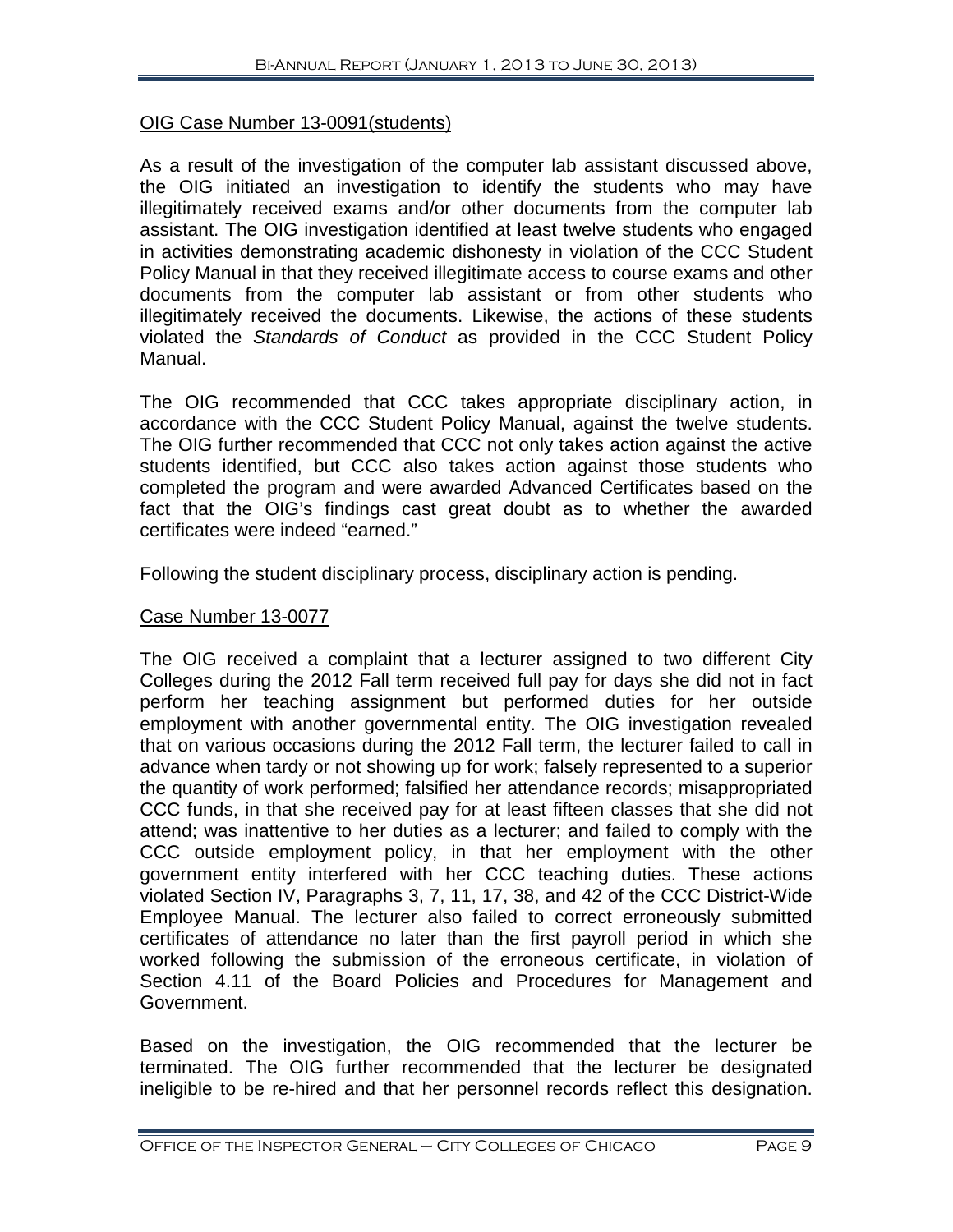Additionally, the OIG recommended that CCC uses all legal but fiscally responsible means to recoup at least \$794.55 from the lecturer for pay that she received to which she was not entitled because she did not attend fifteen class assignments.

The lecturer was subsequently terminated, and she was designated ineligible to be re-hired.

#### Case Number 13-0158

The OIG received a complaint that a security officer assigned to a City College was falsifying his attendance records. The OIG investigation revealed that on various occasions between early March and early May 2013, the security officer routinely arrived at work well after his start times to which he attested on his Certificates of Attendance and left work well before his end times to which he attested on his Certificates of Attendance. The security officer's misconduct was observed during surveillances conducted by the OIG at the College as well as documented by the College's security video.

The actions of the security officer violated various provisions of Section IV of the CCC District-Wide Employee Manual, including Paragraphs 2, 7, 11, 38, 42, and 50, in that the security officer left his work assignment at the College without authorization; falsely represented to a superior the quantity of work performed; falsified his attendance records, in that he submitted Certificates of Attendance reflecting hours that he did not in fact work; was inattentive to his duty as a security officer at the College; engaged in outside employment with two other government entities which interfered with his CCC employment, in violation of the CCC Outside Employment Policy; and engaged in conduct unbecoming a public employee. Likewise, the security officer failed to correct erroneously submitted Certificates of Attendance no later than the first payroll period in which he worked following the submission of the erroneous certificate, in violation of Section 4.11 of the Board Policies and Procedures for Management and Government.

Shortly after his interview with the OIG, the security officer submitted his resignation to CCC effective immediately. As such, the OIG recommended that the security officer be designated ineligible to be re-hired and that his personnel records reflect this designation. Subsequently, the security officer was designated ineligible to be re-hired.

#### OIG Case Number 13-0201

The OIG received a complaint, in May 2013, that a coordinator assigned to a City College was "arrested two years ago by the Chicago Police for chasing a man down the street with a loaded gun," pled guilty to the offense, and failed to notify CCC of his conviction. The OIG investigation revealed that on July 25, 2010, the coordinator was arrested by the Chicago Police Department and was charged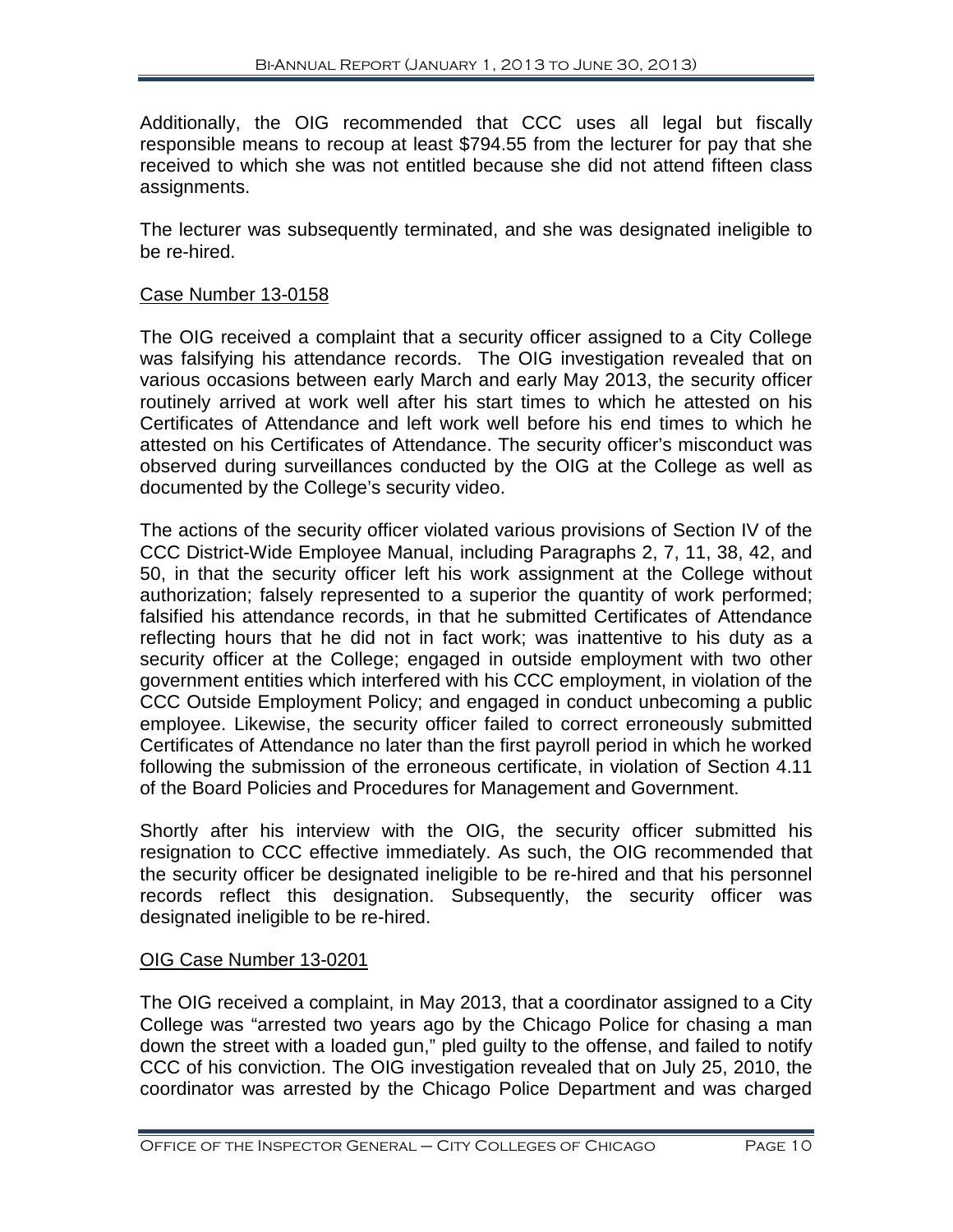with various offenses, including the felony offense of aggravated unlawful use of weapons as well as unlawful use of weapons, possession of an unregistered weapon, and possession of ammunition. On November 15, 2011, the coordinator appeared in the Circuit Court of Cook County. The aggravated unlawful use of weapons charge was reduced to the misdemeanor offense of unlawful use of weapons. The coordinator pled guilty to the offense of unlawful use of weapons and was sentenced to serve an eighteen month term of probation. Thus, the coordinator engaged in conduct prohibited by the Illinois Compiled Statutes and violated Section IV(15) of the CCC District-Wide Employee Manual.

The OIG also investigated whether the coordinator disclosed his criminal conviction in accordance with the *Criminal History Verification and Post-Employment Convictions* provision of Section III of the CCC District-Wide Employee Manual. Despite the fact that there was no written documentation of such disclosure found, the lack of memory of a representative of the College's human resources department regarding whether his conversation with the coordinator dealt with the arrest or the conviction objectively precluded the OIG from finding that the coordinator violated the notification provision.

Additionally, the OIG investigation revealed that the coordinator, by his own admission, was in custody from the time that he was arrested on Sunday, July 25, 2010 at 6:15 p.m. until he posted bond in the early morning hours of Tuesday, July 27, 2010. However, a Certificate of Attendance signed by the coordinator represented that he was to work a full day on Monday, July 26, 2010 and received full pay for that day. The coordinator's failure to amend the Certificate of Attendance violated Section 4.11(c) of the Board Policies and Procedures for Management and Government, and by receiving pay to which he was not entitled, the coordinator misappropriated CCC funds, in violation of Section IV(37) of the CCC District-Wide Employee Manual.

Based on the investigation, the OIG recommended that CCC takes appropriate disciplinary action against the coordinator.

The disciplinary process regarding this employee is pending.

In light of the issues revealed during the investigation, the OIG also recommended the following:

• The OIG recommended that the Department of Human Resources reinstructs the human resources administrators at the various colleges that pursuant to the *Criminal History Verification and Post-Employment Convictions* provision of Section III of the CCC District-Wide Employee Manual, employees who are convicted of any crime during their CCC employment must advise the Vice Chancellor of Human Resources of the conviction within five business days of the conviction.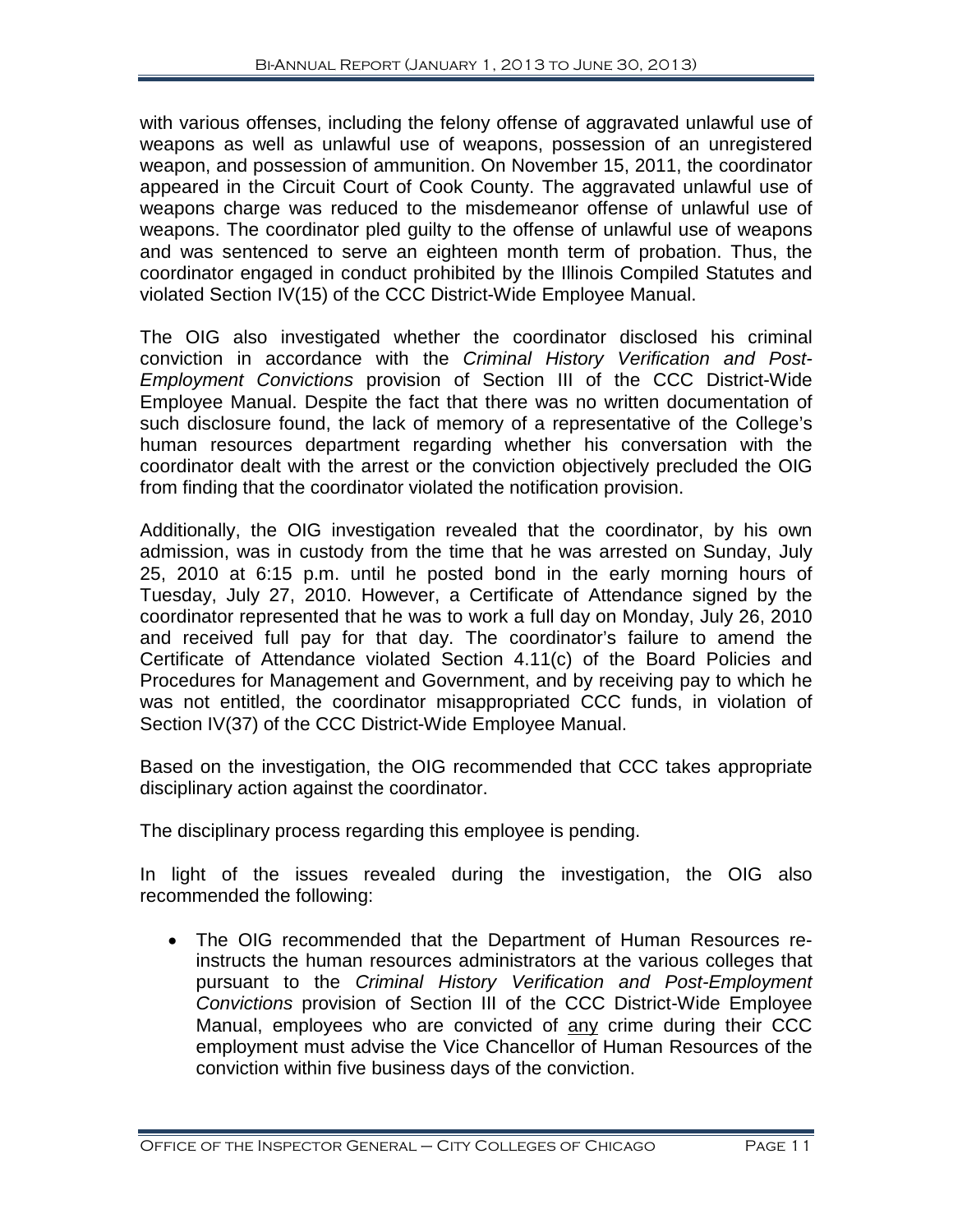• The OIG recommended that the Department of Human Resources develops a form to be submitted by employees who are convicted of any crime during their CCC employment. At the very least, this form should require the employee to provide the following information regarding the employee's conviction: the date, city and state of the arrest; a list of any days spent in custody; the criminal case number; the court; the date of conviction; the offense or offenses of which the employee was convicted; and the sentence imposed. The form should also specifically provide to whom the completed form should be directed.

#### OIG Case Number 11-0127

The OIG received a complaint that a full-time faculty member assigned to a City College fraudulently utilized sick time when in fact he was in jail due to an arrest for driving under the influence. The OIG investigation revealed that on December 19, 2012, the faculty member was convicted of the offense of driving under the influence of alcohol, based on an arrest for that and related offenses on March 28, 2011. Thus, the faculty member violated Section IV(15) of the CCC District-Wide Employee Manual, in that he engaged in conduct prohibited by the Illinois Compiled Statutes.

Additionally, the OIG investigation revealed that the faculty member failed to notify anyone at CCC of his criminal conviction. Thus, the faculty member violated the *Criminal History Verification and Post-Employment Convictions* provision of Section III of the CCC District-Wide Employee Manual, in that he failed to notify the Vice Chancellor of Human Resources within five business days of the criminal conviction.

Furthermore, the OIG investigation revealed that the faculty member was arrested for the offense of driving under the influence of alcohol on Monday, March 28, 2011 at 1:51 a.m. The faculty member's bond slip reflects that he was not released from police custody until the afternoon of March 28, 2011. The faculty member's Certificate of Attendance reflects that he took a sick day on March 28, 2011 and failed to teach his 10:40 a.m. and 2:10 p.m. classes scheduled for March 28, 2011. As the faculty member was in police custody during the morning hours of March 28, 2011, the faculty member used sick leave in an unauthorized manner, in violation of Section IV(13) of the CCC District-Wide Employee Manual.

The OIG recommended that CCC takes appropriate disciplinary action against the faculty member. The faculty member subsequently retired from his CCC position.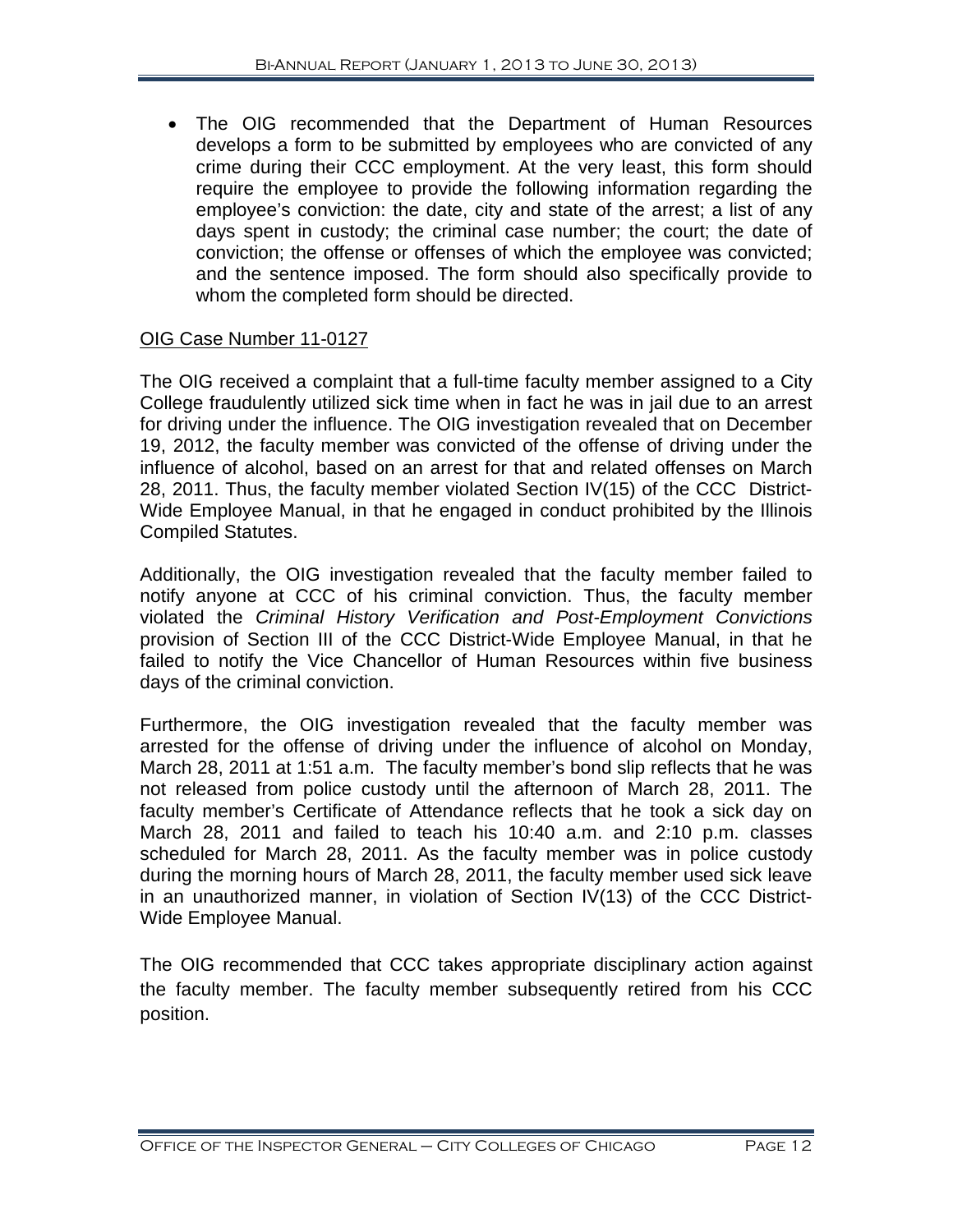#### OIG Case Number 13-0069

The OIG received a complaint that a former continuing education lecturer taught a one day scuba diving class at a City College despite the fact that the class was not scheduled or authorized. The OIG investigation revealed that the former CCC employee taught a scuba diving class for five individuals utilizing the College's swimming pool and a classroom. The former employee taught this class despite the fact that the class was neither scheduled nor authorized, and the former employee was terminated from his position with CCC about eleven months earlier.

The OIG recommended that the former continuing education lecturer be designated ineligible to be re-hired and that his personnel records reflect this designation. The continuing education lecturer was subsequently deemed ineligible to be re-hired.

The OIG further investigated how the unauthorized scuba diving class was able to be conducted at the College. Through interviews of various security officers, the OIG investigation revealed that College security personnel questioned the fact that the former employee was conducting an unscheduled scuba diving class at the College. However, the College security personnel ultimately failed to prevent the unauthorized class from taking place. Although a lead security officer stated that a lecturer assigned to the College, told him, via telephone on the day of the scuba diving class that the former continuing education lecturer was scheduled to teach the scuba diving class and he was authorized to use the College's swimming pool, the OIG investigation revealed that the veracity of the lead security officer's statements was doubtful.

The OIG recommended that the CCC Department of Safety and Security develops and implements, in conjunction with each of the Colleges and at each of the campuses, a procedure to follow when security personnel have any question regarding the legitimacy of classes and/or any activities taking place on any of the campuses. This procedure should include the specific person(s) to contact in order to obtain official confirmation that a class or activity is authorized and/or is otherwise legitimate.

#### OIG Case Number 13-0003

The OIG received a complaint that on various occasions, a financial aid advisor assigned to a City College failed to show-up for work but received full pay since she did not amend her Certificates of Attendance. The OIG investigation revealed that the financial aid advisor falsified her attendance records in that she submitted a Certificate of Attendance on June 25, 2012 reflecting hours for June 20, 2012 and June 21, 2012 that she did not in fact work. Such conduct violated Section IV(11) of the CCC District–Wide Employee Manual and Section 4.11(a) of the Board Policies and Procedures for Management and Government.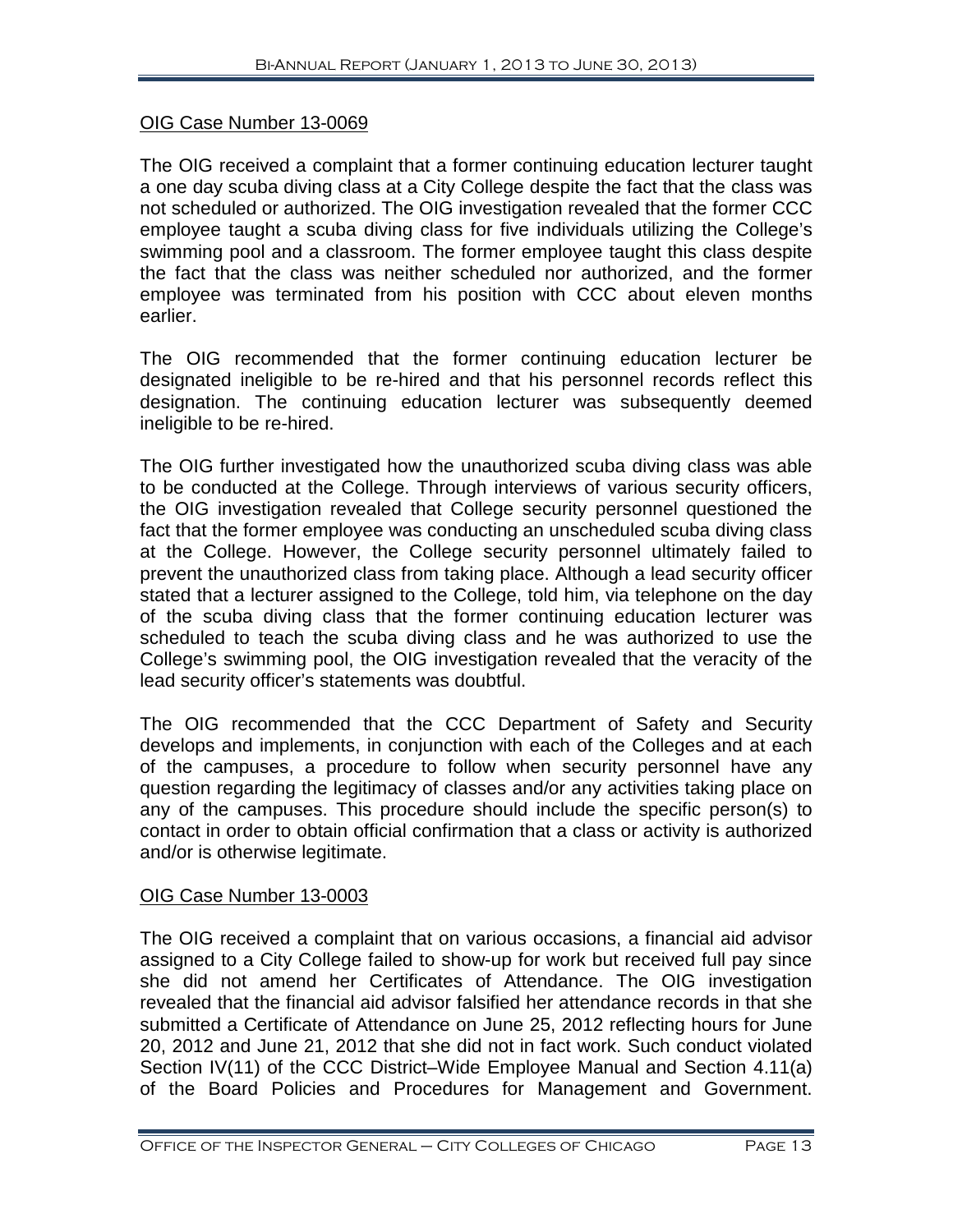Additionally, the financial aid advisor failed to submit a corrected Certificate of Attendance accurately reflecting the hours that she worked on June 20, 2012 and June 21, 2012, in violation of Section 4.11(c) of the Board Policies and Procedures for Management and Government.

The inaccurate Certificate of Attendance submitted by the financial aid advisor for June 20, 2012 and June 21, 2012 was approved by the director of admissions and financial aid at the College. Being that the Certificate of Attendance which reflected inaccurate days/hours worked by the financial aid advisor was approved by the director of admissions and financial aid, he was inattentive to his duty, in violation of Section IV(38) of the CCC District-Wide Employee Manual.

The OIG investigation further revealed that the financial aid advisor failed to submit a corrected Certificate of Attendance accurately reflecting the hours that she worked on July 2, 2012 and July 5, 2012, in violation of Section 4.11(c) of the Board Policies and Procedures for Management and Government. The OIG investigation also revealed that the financial aid advisor failed to submit a corrected Certificate of Attendance accurately reflecting the hours that she worked during Pay Period 1217 (July 29, 2012 to August 11, 2012), in violation of Section 4.11(c) of the Board Policies and Procedures for Management and Government.

The inaccurate Certificates of Attendance submitted by the financial aid advisor for July 2, 2012 and July 5, 2012 and for Pay Period 1217 were approved by the assistant director of financial aid at the College. As no corrected Certificates of Attendance were submitted to accurately reflect the hours that the financial aid advisor actually worked on July 2, 2012, July 5, 2012 and during Pay Period 1217, the assistant director of financial aid was inattentive to her duty, in violation of Section IV(38) of the CCC District-Wide Employee Manual.

The OIG recommended that CCC takes appropriate disciplinary action against the financial aid advisor, the director of admissions and financial aid, and the assistant director of financial aid. The OIG further recommended that CCC uses all legal but fiscally responsible remedies, such as the docking of future pay, to recoup \$234.50 from the financial aid advisor.

Following the disciplinary process, the financial aid advisor and the assistant director of financial aid were issued written reprimands. The director of admissions and financial aid resigned from his CCC position.

#### OIG Case Number 13-0067

The OIG received a complaint that a male security officer assigned to a City College punched a female student in the face without justification. The OIG investigation revealed that the male security officer repeatedly grabbed and otherwise "manhandled" the female student without justification, which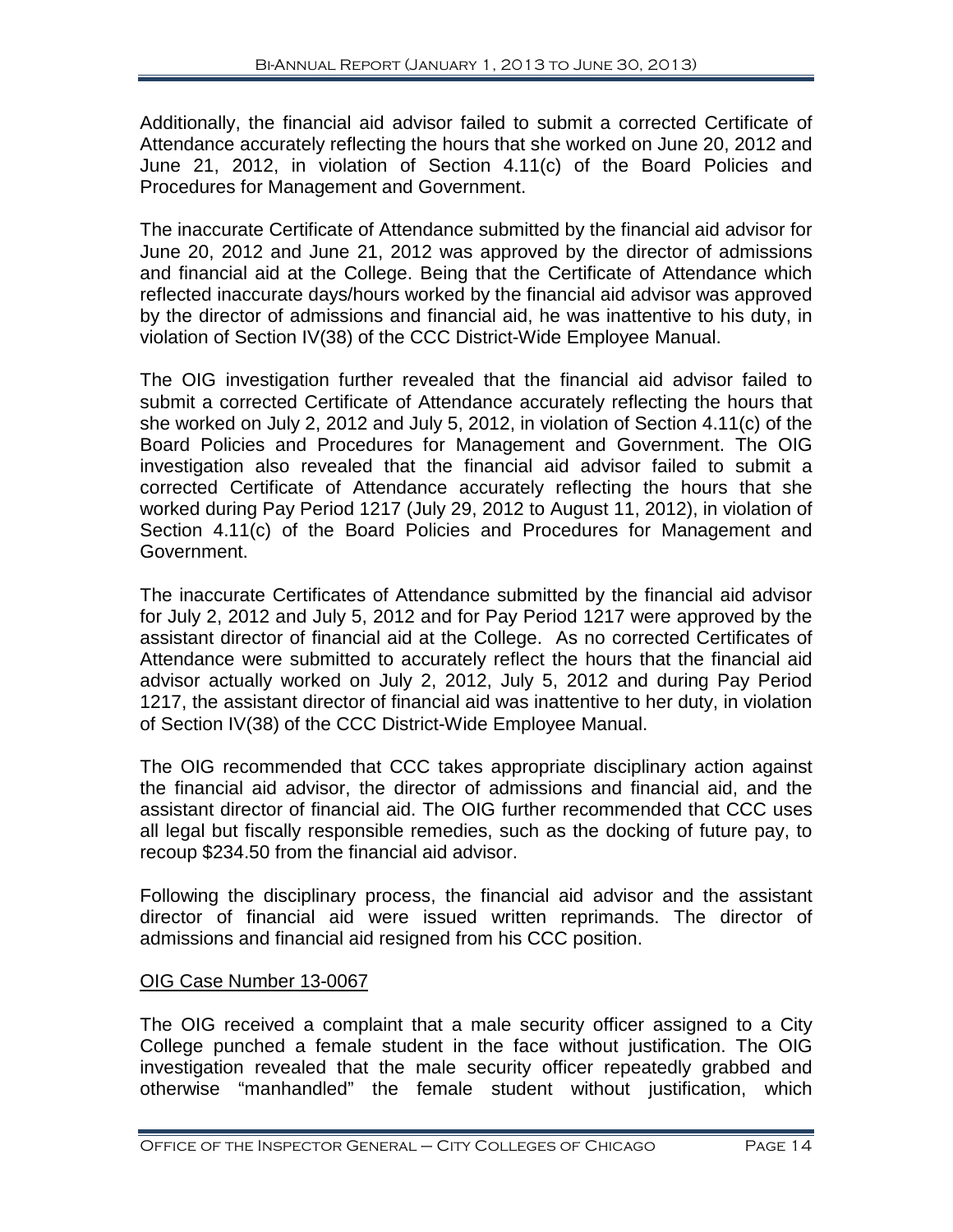culminated in the student swinging at the security officer and the security officer striking the student in the face. The actions of the security officer violated Sections IV(15), (34), and (50) of the CCC District-Wide Employee Manual.

The OIG recommended that the security officer be terminated. The OIG further recommended that the security officer be designated ineligible to be re-hired and that his personnel records reflect this designation.

Following the disciplinary process, the security officer was terminated and was deemed ineligible to be re-hired.

The OIG investigation also revealed that the student twice used profane language towards the security officer, which created a hostile working/learning environment. The student's conduct violated the Standards of Conduct of the CCC Student Policy Manual. The OIG recommended that CCC also takes appropriate disciplinary action against the student.

The disciplinary process regarding this student is pending.

The OIG investigation further revealed that the CCC Department of Safety and Security lacks policies and procedures regarding when it is appropriate for security officers to engage in physical contact with students and lacks any proper training for security personnel in this regard. As such, the OIG recommended that the CCC Department of Safety and Security develops policies and procedures regarding when it is appropriate for security officers to engage in physical contact with students and other individuals, particularly physical contact for the purpose of detention and/or arrest. The OIG further recommended that when such policies and procedures are developed and implemented, the Department of Safety and Security trains all security personnel regarding such policies and procedures.

#### OIG Case Number 13-0150

The OIG received a complaint that a janitor supervisor at a City College supervised a relative in violation of the CCC Ethics Policy. The OIG investigation revealed that a janitor supervisor assigned to a City College, employed / supervised her husband, a janitor assigned to that same City College by signing his Certificates of Attendance, contrary to Section 5.2.8(1)(i) of the CCC Ethics Policy. By engaging in conduct contrary to the CCC Ethics Policy, the janitor supervisor also violated Section IV(44) of the CCC District-Wide Employee Manual.

The OIG recommended that CCC takes appropriate disciplinary action against the janitor supervisor. The OIG also recommended that either the janitor supervisor or her janitor husband be transferred to a different City College so that the janitor supervisor does not continue to employ and/or supervise her husband.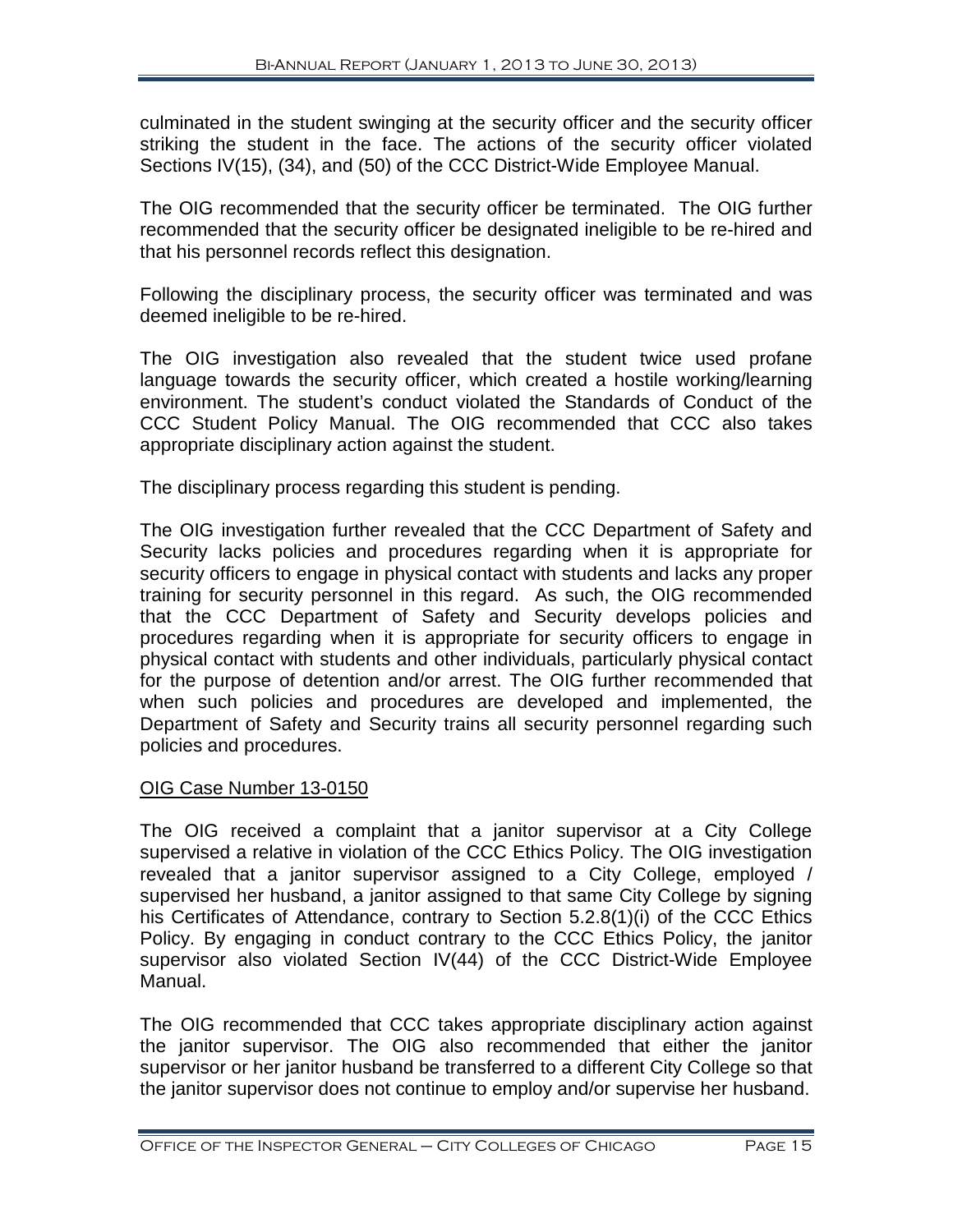Following the disciplinary process, no action was taken against the supervisor. The janitor was scheduled to be transferred to another City College.

#### OIG Case Number 12-0158

The OIG received a complaint that an engineer assigned to a City College resided outside the City of Chicago. The OIG investigation revealed that the engineer resided in Hammond, Indiana, in violation of Section 4.6(a) of the Board Policies and Procedures for Management & Government and Section III of the CCC District-Wide Employee Manual. The OIG investigation further revealed that the engineer falsified employment records, in that on a CCC residency certification document, the engineer fraudulently affirmed that he resided in Chicago, Illinois when in fact he resided in Hammond, Indiana, in violation of Section IV(11) of the CCC District-Wide Employee Manual.

The OIG recommended that the engineer be terminated. The OIG further recommended that the engineer be designated ineligible to be re-hired and that his personnel records reflect this designation.

Following the disciplinary process, the Board of Trustees approved the termination of the engineer, and the engineer was designated ineligible to be rehired.

#### Case Number 12-0144

The OIG received a complaint that a janitor assigned to a City College resided outside the City of Chicago. The OIG investigation revealed that the janitor resided in Calumet City, Illinois, in violation of Section 4.6(a) of the Board Policies and Procedures for Management & Government and Section III of the CCC District-Wide Employee Manual. The OIG investigation further revealed that the janitor falsified employment records, in that on a CCC residency certification document, the janitor fraudulently affirmed that he resided in Chicago, Illinois when in fact he resided in Calumet City, Illinois, in violation of Section IV(11) of the CCC District-Wide Employee Manual.

The OIG recommended that the janitor be terminated. The OIG further recommended that the janitor be designated ineligible to be re-hired and that his personnel records reflect this designation.

Following the disciplinary process, the Board of Trustees approved the termination of the janitor, and the janitor was designated ineligible to be re-hired.

#### Case Number 13-0149

The OIG received a complaint that a CCC telephone was utilized to leave a message on the answering system of an anti-war website, and the message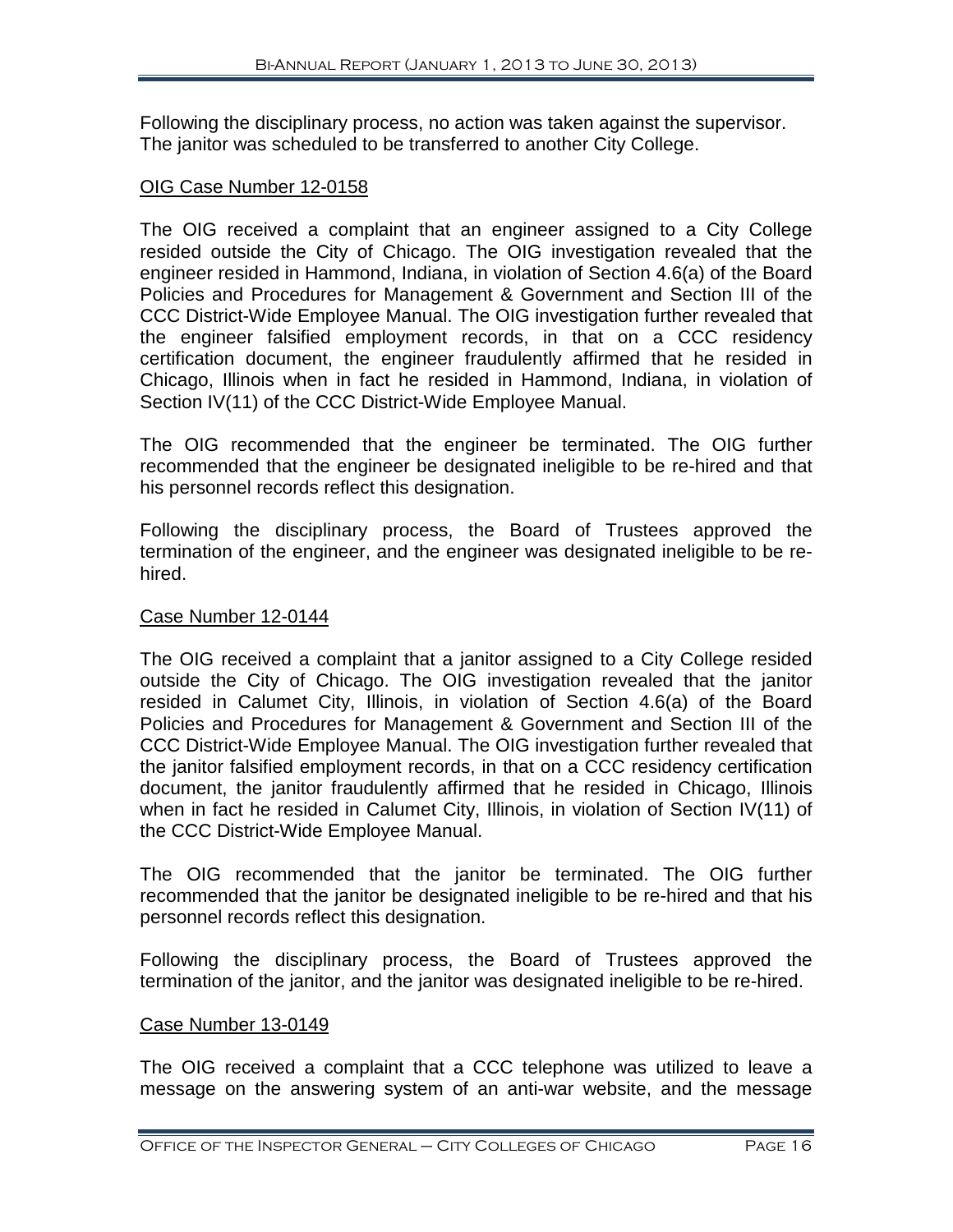contained anti-Semitic remarks. The OIG investigation revealed that a CCC security officer utilized a CCC telephone to make a personal call to the website's offices in Los Angeles, California; however, the message left contained political but not anti-Semitic remarks. The OIG investigation revealed that the security officer technically violated the CCC *Guidelines Governing the Use of Computing and Technology Resources* and the *Policies and Guidelines Governing the Use of Computing and Technology Resources*, in that he used a CCC telephone for non-CCC business. Due to the security officer's technical violation of the CCC *Guidelines Governing the Use of Computing and Technology Resources* and the *Policies and Guidelines Governing the Use of Computing and Technology Resources,* the OIG recommended that only minimal disciplinary action, i.e., a written reprimand advising him to refrain from using CCC telephones to make personal out-of-state calls, be taken.

Based on the investigation, the OIG also recommended the following:

- The OIG recommended that the *Guidelines Governing the Use of Computing and Technology Resources* and the *Policies and Guidelines Governing the Use of Computing and Technology Resources* be amended to specifically provide that the use of CCC telephones to make personal out-of-state calls is prohibited; that excessive use of CCC telephones for personal reasons is prohibited; and that any call(s) made contrary to the policy will result in the employee being charged for the call(s) and may result in disciplinary action, up to and including termination of employment.
- The OIG recommended that Departmental Operation Standards (Directive 05) promulgated by the Department of Safety and Security on September 24, 2011 be amended to be consistent with the provisions of the *Guidelines Governing the Use of Computing and Technology Resources* and the *Policies and Guidelines Governing the Use of Computing and Technology Resources*.
- The OIG recommended that all current and future Department of Safety and Security Departmental Operation Standards be reviewed and approved by the Office of the General Counsel to ensure consistency with all CCC guidelines, policies, and procedures.

Following the disciplinary process, the security officer was issued a written reprimand.

#### Case Number 13-0137

The OIG received a complaint that a full-time faculty member at a City College sexually harassed a work study student assigned to the College. The OIG investigation revealed that on numerous occasions, the faculty member made flirtatious comments and noises towards the work study student, such as "You are beautiful;" "I did not know that angels eat;" and "Heaven must be missing an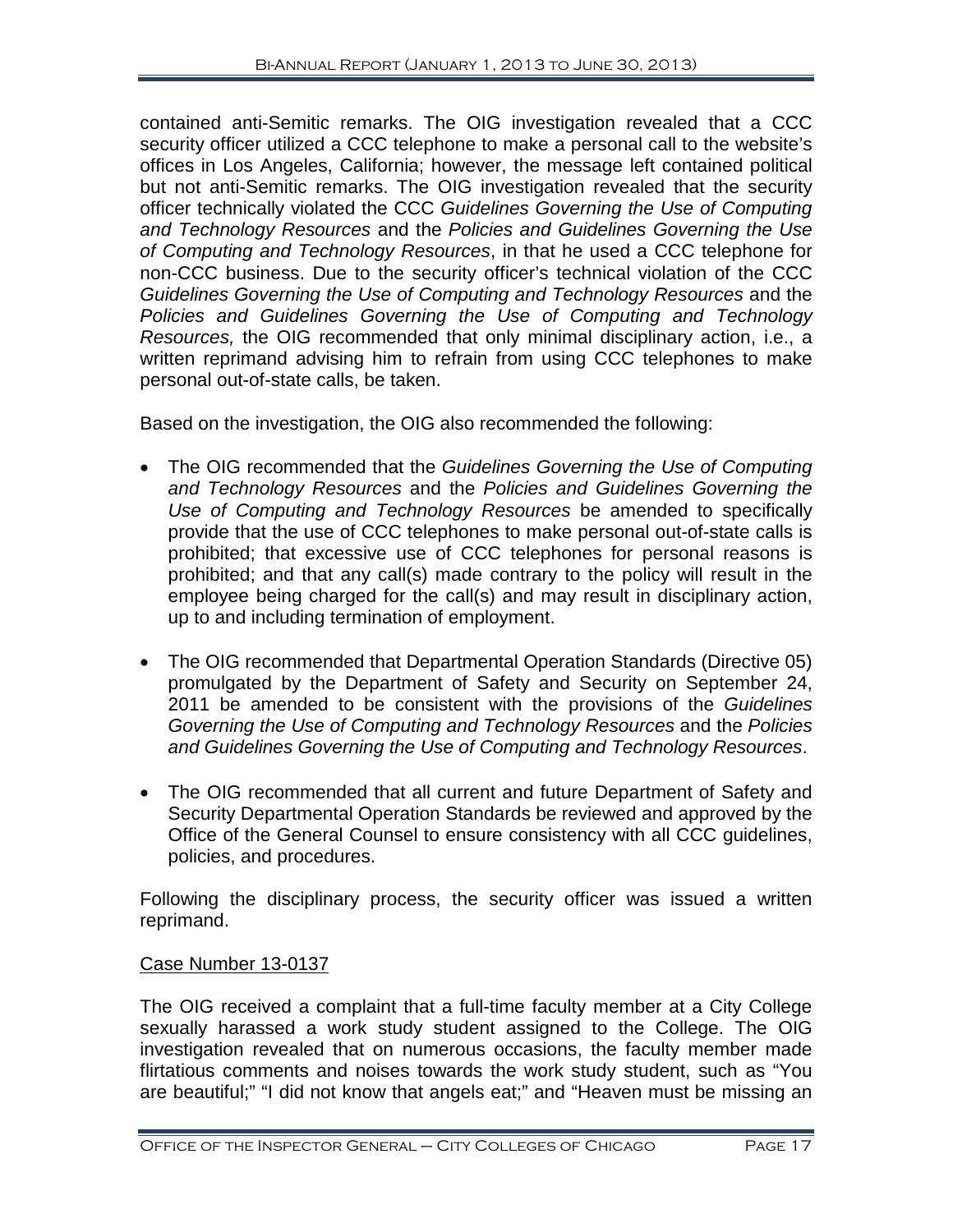angel." According to the work study student, the faculty member also followed her within the College building, stared at her, and repeatedly looked for her in the doorway of her assigned work location. The OIG analyzed Section IV(41)(a) of the CCC District-Wide Employee Manual, case law regarding sexual harassment and relevant Illinois Human Rights Commission opinions. Based on this analysis, the OIG determined that the faculty member's actions did not constitute sexual harassment. However, the OIG found that the faculty member's conduct towards the work study student was nonetheless disturbing, inappropriate and unprofessional. The OIG found that at a minimum, the faculty member engaged in conduct unbecoming a public employee, in violation of Section IV(50) of the CCC District-Wide Employee Manual.

The OIG recommended that CCC takes appropriate disciplinary action against the faculty member.

Following the disciplinary process, the faculty member was issued a written reprimand and was instructed to attend sensitivity training with the CCC Equal Employment Opportunity Office.

#### Case Number 13-0001

The OIG received a complaint that a college advisor resided outside the City of Chicago. The OIG investigation revealed that the college advisor resided in Indian Head Park, Illinois, in violation of Section 4.6(a) of the Board Policies and Procedures for Management & Government and Section III of the CCC District-Wide Employee Manual. The OIG investigation further revealed that the college advisor falsified employment records, in that on a CCC residency certification document, the college advisor fraudulently affirmed that she resided in Chicago, Illinois when in fact she resided in Indian Head Park, Illinois, in violation of Section IV(11) of the CCC District-Wide Employee Manual.

The OIG recommended that the college advisor be terminated. The OIG further recommended that the college advisor be designated ineligible to be re-hired and that her personnel records reflect this designation.

The disciplinary process regarding this employee is pending.

#### Case Number 13-0047

The OIG received a complaint alleging that a full-time faculty member at a City College engaged in various acts of misconduct. The OIG investigation revealed that the full-time faculty member engaged in following acts:

• The faculty member combined his Saturday class with his Monday/Wednesday class without authorization and submitted class revision forms without student signatures.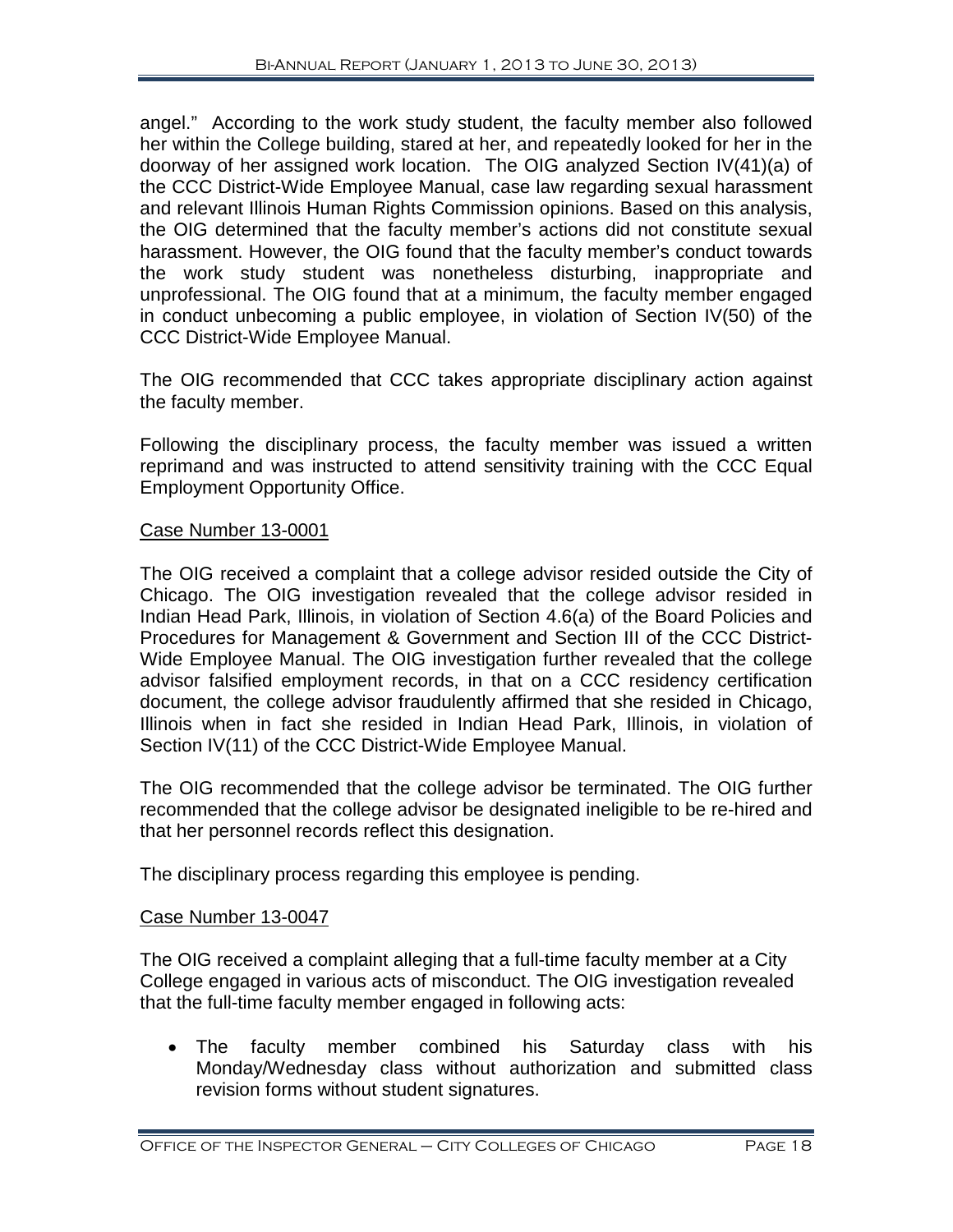- On at least five occasions during the Spring 2012 term, the faculty member failed to attend his scheduled Saturday class.
- The faculty member failed to correct erroneously submitted Certificates of Attendance, which indicated that he was present on five days during the Spring 2012 term, when in fact he was not present on those five days.
- Because the faculty member failed to correct his erroneous Certificates of Attendance, he received pay for days in which he did not in fact work. Thus, the full-time faculty member misappropriated CCC funds.
- The faculty member initiated and collected a fee from students in his classes for supplies without the fee being approved by the Board of Trustees and despite the fact that he was not assigned or authorized to do so by the College's business office.
- The faculty member was inattentive to his duty as the supervisor of a work study student, in that he failed to ensure that the work study student submitted federal work study time sheets which accurately reflected the days/hours that the work study student in fact worked.

The faculty member's actions violated Section IV, Paragraphs 7, 11, 36, 37, 38, and 50 of the CCC District-Wide Employee Manual. The faculty member's actions also violated Sections 1.10, 2.2, and 4.11 of the Board Policies and Procedures for Management and Government, Section 1.02.1 of the CCC Operations Manual, and Index Number 2.31B of the CCC Academic Policy.

The OIG recommended that the faculty member be terminated. The OIG further recommended that the faculty member be designated ineligible to be re-hired and that his personnel records reflect this designation.

The disciplinary process regarding this employee is pending.

The OIG investigation also revealed that the work study student knowingly furnished false information to the College, in that she falsified her federal work study time sheets during the Spring 2012 term and submitted them to the College, the work study student's actions violated the Standards of Conduct included in Part VII of the CCC Student Policy Manual.

The OIG recommended that CCC takes appropriate disciplinary action against the work study student.

The disciplinary process regarding this work study student is pending.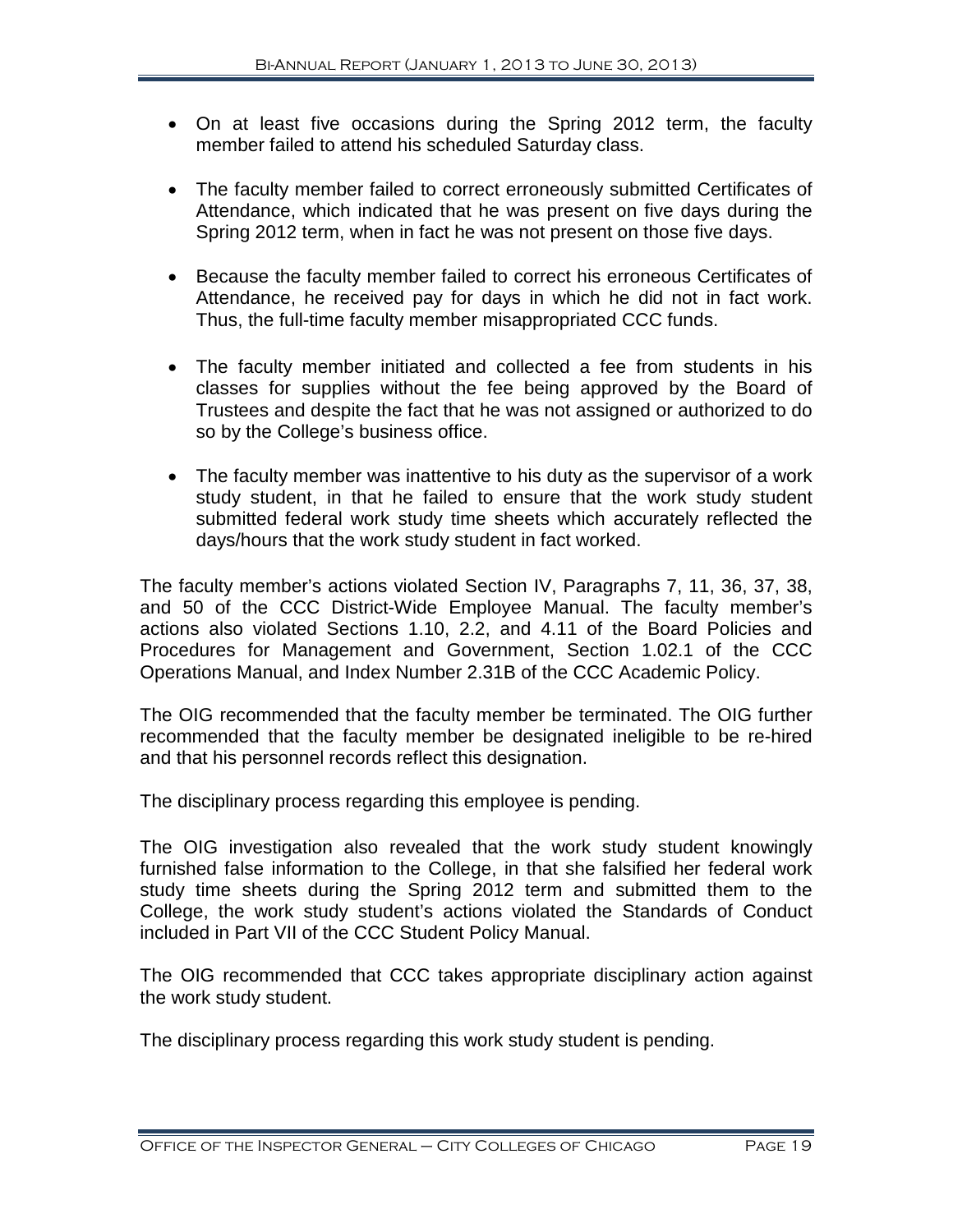#### **Reports Submitted of Investigations that Resulted in Not Sustained Findings but in Which Recommendations Were Made**

#### Case Number 13-0038

The OIG received a complaint that a full-time faculty member at a City College falsely misrepresented that he had earned a master's degree when in fact he had not. It should be noted that the subject of this investigation was the same faculty member discussed previously in this Bi-Annual Report under OIG Case Number 13-0047.

The OIG investigation did not reveal that the faculty member ever misrepresented at the time of his hire, or anytime thereafter, that he earned a master's degree. The OIG review of documents submitted by the faculty member to CCC did not reveal that he ever indicated that he earned a master's degree. Moreover, based on the OIG interviews, at the time of the faculty member's hiring, the then Chancellor and the then President of the City College knew that the full-time faculty member did not have a master's degree.

However, the OIG investigation revealed that at the time of his hire by CCC in August 2003, the faculty member was placed in a Lane II compensation rate despite the fact that he was not and is not qualified, by his formal education, for such lane placement, contrary to the *Agreement between The Board of Trustees of Community College District No. 508, County of Cook and State of Illinois and the Cook County College Teachers Union, Local 1600 AFT, AFL-CIO, Chicago, Illinois (Faculty and Training Specialists)*.

Moreover, the effect of the lane misplacement was significant. The placement of the faculty member in the Lane II compensation rate opposed to the Lane I compensation rate resulted in, during the course of his CCC employment, the faculty member receiving more than \$63,000.00 in pay over and above what he would have received had he been placed in the appropriate pay lane at the time of his hire.

Based on this finding, the OIG recommended that CCC adjust the faculty member's compensation rate (i.e. pay lane placement) to accurately reflect his qualifications.

The OIG's recommendation is under review.

#### Case Number 13-0071

The OIG received a complaint that a business manager assigned to a City College violated the CCC Ethics Policy due to her supervision of her husband's cousin, who at the time was employed at the College as a college bursar assistant I. During the course of the investigation, the OIG determined that the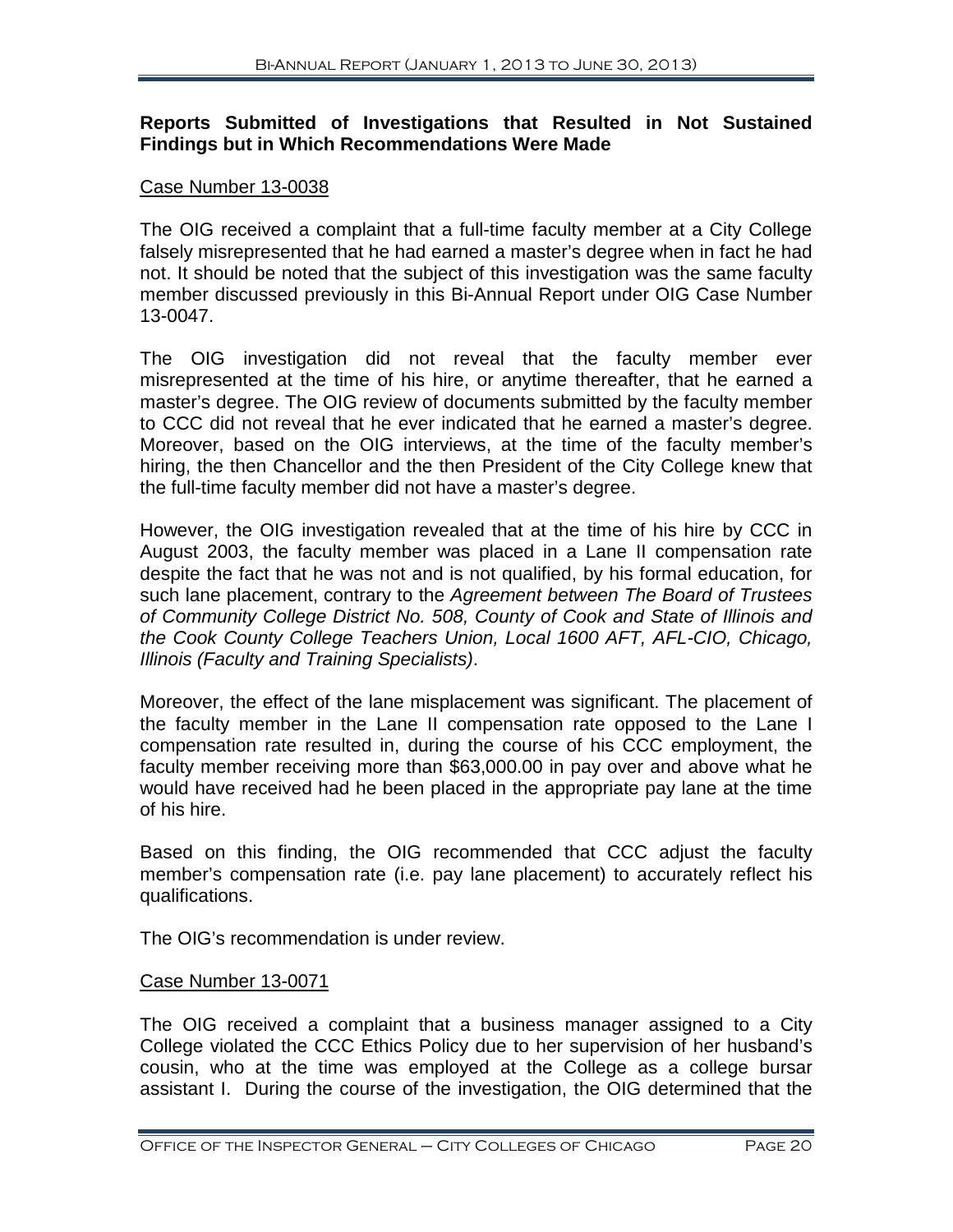business manager did in fact supervise her husband's cousin. However, the OIG sought the opinion of the CCC Ethics Officer regarding the question of whether one's spouse's cousin is a relative under Section 5.2.2(bb) of the CCC Ethics Policy.

Section 5.2.2(bb) of the CCC Ethics Policy provides, in pertinent part: "'Relative' means a person who is related to a Board member, employee, or spouse or any of the following whether by blood or by adoption:…cousin…. "

The CCC Ethics Officer essentially opined that based on his reading of Section 5.2.2(bb) of the CCC Ethics Policy, the business manager is not a "relative" of her husband's cousin (the college bursar assistant) since their "cousin" relationship is by marriage. Thus, they are not "relatives" under the provisions of Section 5.2.2(bb) of the CCC Ethics Policy.

The Ethics Officer's opinion was a reasonable analysis of the definition of "relative" as provided in Section 5.2.2(bb) of the CCC Ethics Policy. As such, the OIG found that pursuant to Section 5.2.2(bb) of the CCC Ethics Policy, the business manager was not a relative of her husband's cousin. Therefore, regardless of whether the business manager supervised her husband's cousin, she was not in violation of the CCC Ethics Policy. It should be noted that subsequently, the college bursar assistant was transferred to another City College.

However, while under Section 5.2.2(bb) of the CCC Ethics Policy the business manager was not a "relative" of her husband's cousin, and thus her supervision of the employee did not violate the CCC Ethics Policy, the OIG found that nepotism concerns which caused CCC to prohibit the supervision of a nephew, niece and/or cousin are no less problematic when the relative is a "nephew-inlaw", a "niece-in-law" or a "cousin-in-law". Based on these concerns and to otherwise update the concept of "relative" as provided in the CCC Ethics Policy, the OIG recommended that the Board of Trustees adopts the following amendment to Section 5.2.2(bb) of the CCC Ethics Policy:

"Relative" means a person who is related to a Board member or employee as a spouse, domestic partner, partner in a civil union, parent, child, brother or sister, aunt or uncle, cousin, niece or nephew, grandparent, grandchild, father-in-law, mother-in-law, sonin-law, daughter-in-law, stepfather, stepson or stepdaughter, stepbrother or stepsister, half-brother, half-sister and shall include any similar relationship created by blood, legal adoption, marriage, domestic partnership, or partnership in a civil union.

This recommended amendment and various other amendments to the CCC Ethics Policy are currently under review.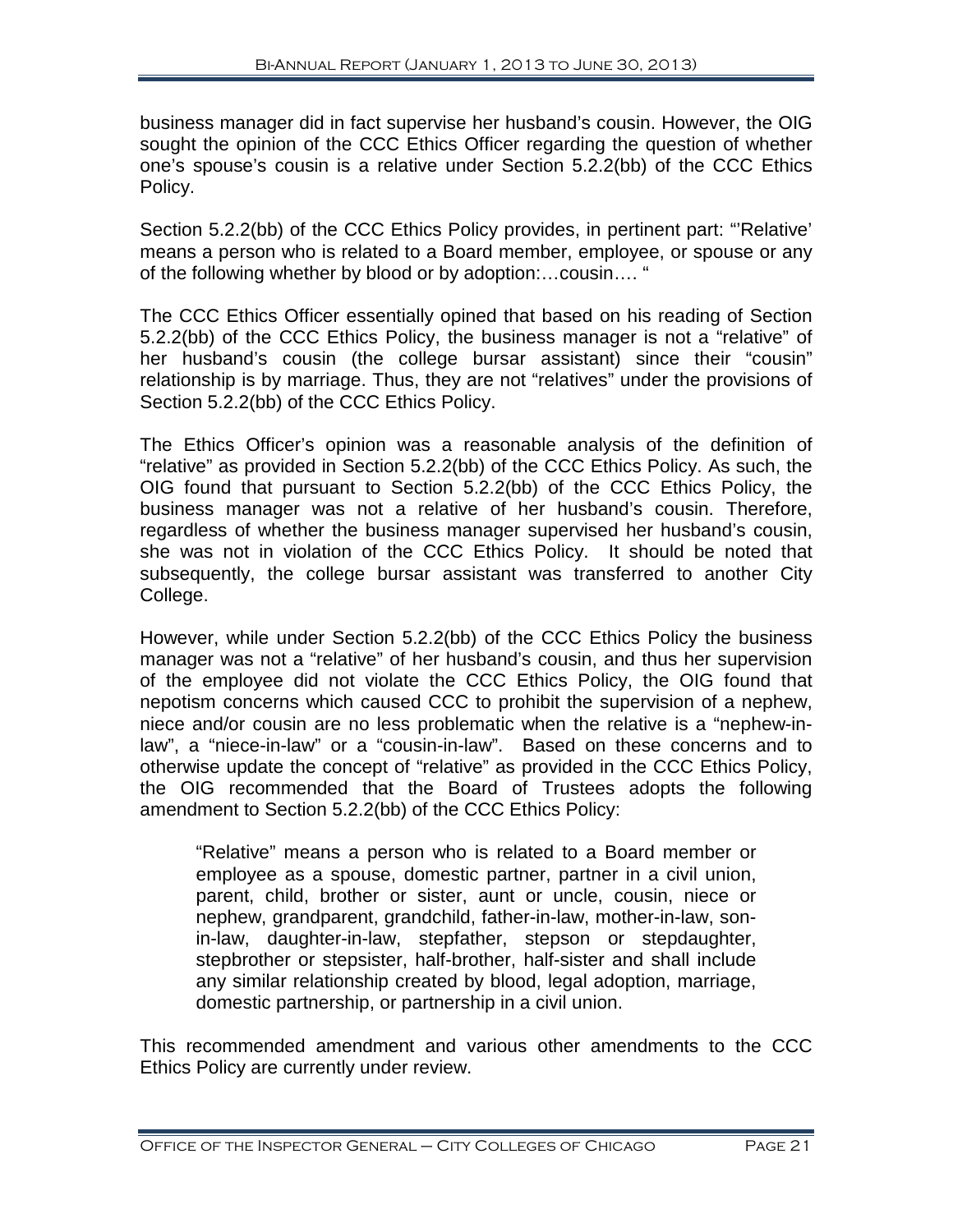#### Case Number 12-0197

On August 5, 2011, the United States Department of Education ("DOE") issued a Final Program Review Determination that a City College had significant financial liabilities as a result of the DOE's review of a statistical sample of student financial aid files for the 2007-08 and 2008-09 award years. On September 21, 2011, CCC submitted its appeal to the DOE's Final Program Review Determination.

As part of the appeal process, CCC submitted copies of student financial aid files. These student financial aid files were submitted to contest the liability amount determined by the DOE. Some of these student financial aid files were submitted to show that CCC had "cured" technical defects in certain file documentation by obtaining documentation or by obtaining signatures on documentation. Additionally, during the appeal process, almost 230 files were submitted to the DOE because the College was unable to locate these files at the time that the DOE originally requested the files as part of the statistical sample of files to be reviewed.

As a result of learning that problematic issues existed with student signatures purportedly obtained during the process of "curing" the student financial aid files submitted to the DOE, the OIG initiated an investigation. The OIG investigation revealed that during August and/or September 2011, the signatures of students and/or parents of students were forged on documents contained in at least eleven student financial aid files submitted by CCC to the DOE as part of the appeal process following the DOE's Final Program Review Determination. Interviews with students and/or parents regarding these eleven student financial aid files revealed that the purportedly "curing" signature was not a valid signature. Several of these interviews were corroborated by the fact that the purported signer was deceased or out of the country on the date that the signature was purportedly made. The OIG investigation further revealed that the eleven files did not represent the total number of student aid files submitted by CCC to the DOE which contained problematic signatures. During the review of the College's student financial aid files submitted to the DOE, the OIG observed various other no doubt fraudulently created signatures on forms contained in student financial aid files, but the OIG was not able to make contact with those students to verify the legitimacy of the signatures.

Ultimately, the OIG was unable to identify the individual(s) who committed the acts of forgery. Due to the fact that the OIG was not able to identify the individual(s) who committed the acts of forgery, the OIG made no recommendation of disciplinary action. However, the OIG recommended that the CCC Department of Finance develops and implements District-Wide uniform policies and procedures regarding the acceptance, review and sufficiency of student financial aid documentation. The OIG also recommends that annual training, regarding such policies and procedures, be conducted for all persons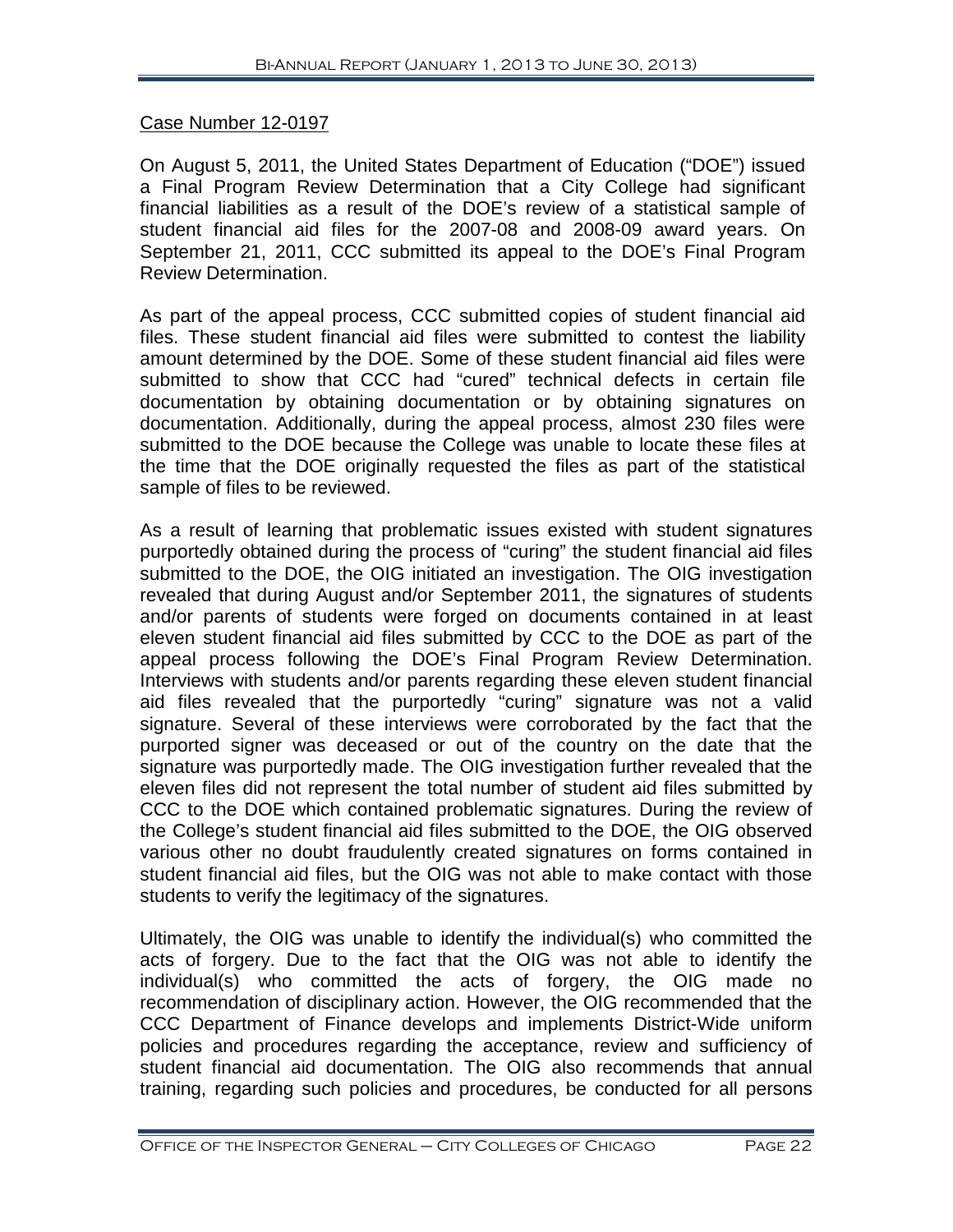involved in the processing of student financial aid files. Additionally, the OIG recommended that the CCC Department of Finance develops policies and procedures to document the individual employee who reviews and/or accepts any document received from a student during the course of the financial aid documentation process.

The United States Department of Education subsequently issued a finding regarding CCC's appeal of the department's Final Program Review Determination on May 28, 2013. This finding was subsequently appealed by CCC and the finding regarding CCC's appeal is currently pending.